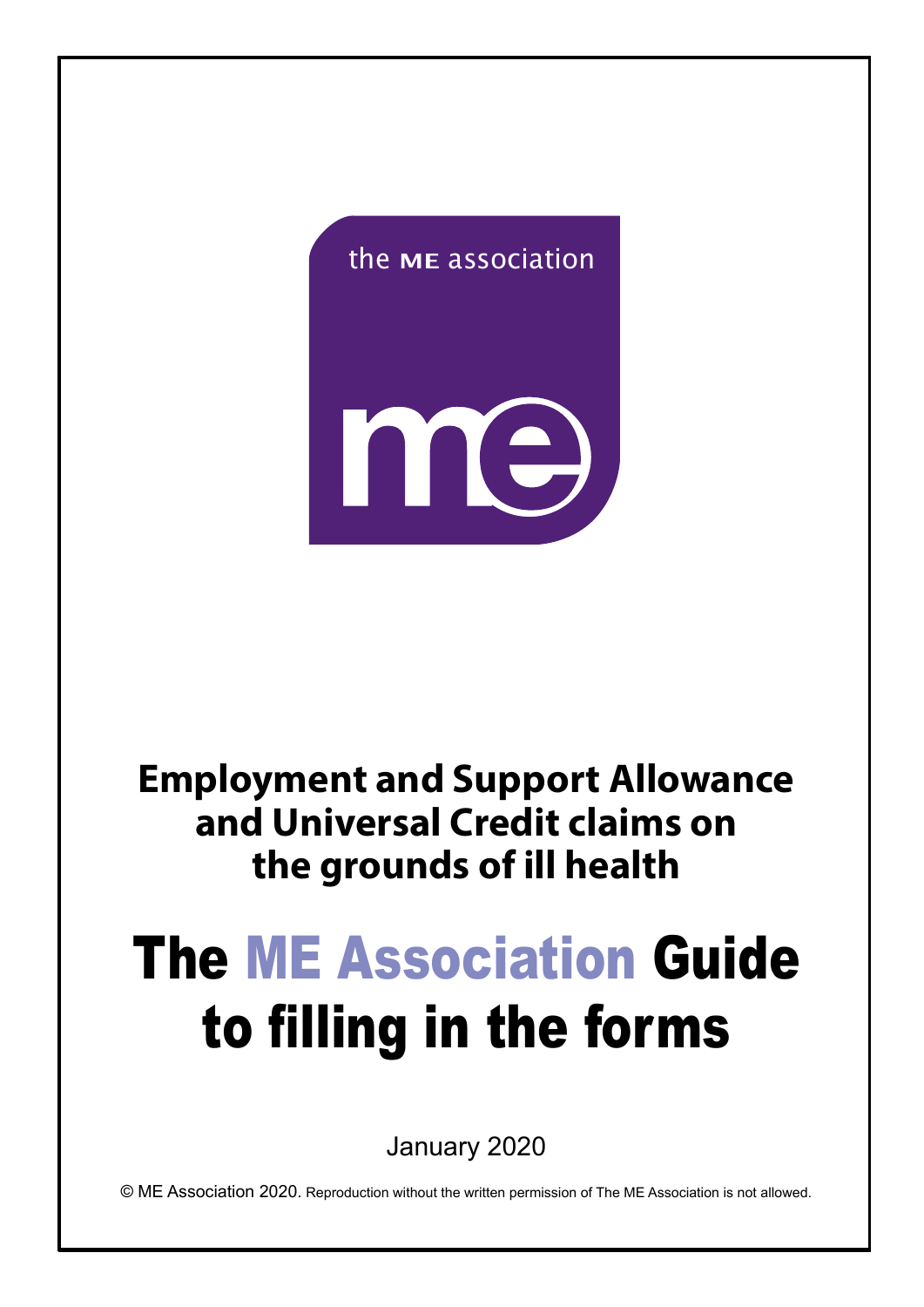# **Contents**

| Introduction                                     | 3  |
|--------------------------------------------------|----|
| Part 1: Types of ESA - New Style                 | 3  |
| Types of ESA – Contribution-based                | 6  |
| Types of ESA – Income-related                    | 7  |
| <b>Relevant Supporting Information</b>           | 9  |
| Part 2: Work Capability Assessment Questionnaire | 13 |
| Part 3: The Face-to-Face Assessment              | 33 |
| <b>Final Words</b>                               | 35 |

# **Acknowledgements**

The ME Association is indebted to our Welfare Rights Adviser, Ann Innes, for the text of this Guide. Ann has been helping people with ME/CFS claim the benefits they are entitled to since 2012 – when she was employed by the Stockport ME Group. She has her own private practice helping disabled people access benefits, social care support, appropriate housing and other services.

 The ME Association welcomes feedback about this guide. Please send any comments to **ME Association, 7 Apollo Office Court, Radclive Road, Gawcott, Bucks MK18 4DF** or email: **admin@meassociation.org.uk** Registered Charity Number 801279 *Benefit payment rates in this guide all relate to financial year 2019-20* la de la construction de la construction de la construction de la construction de la construction de la construction de la construction de la construction de la construction de la construction de la construction de la cons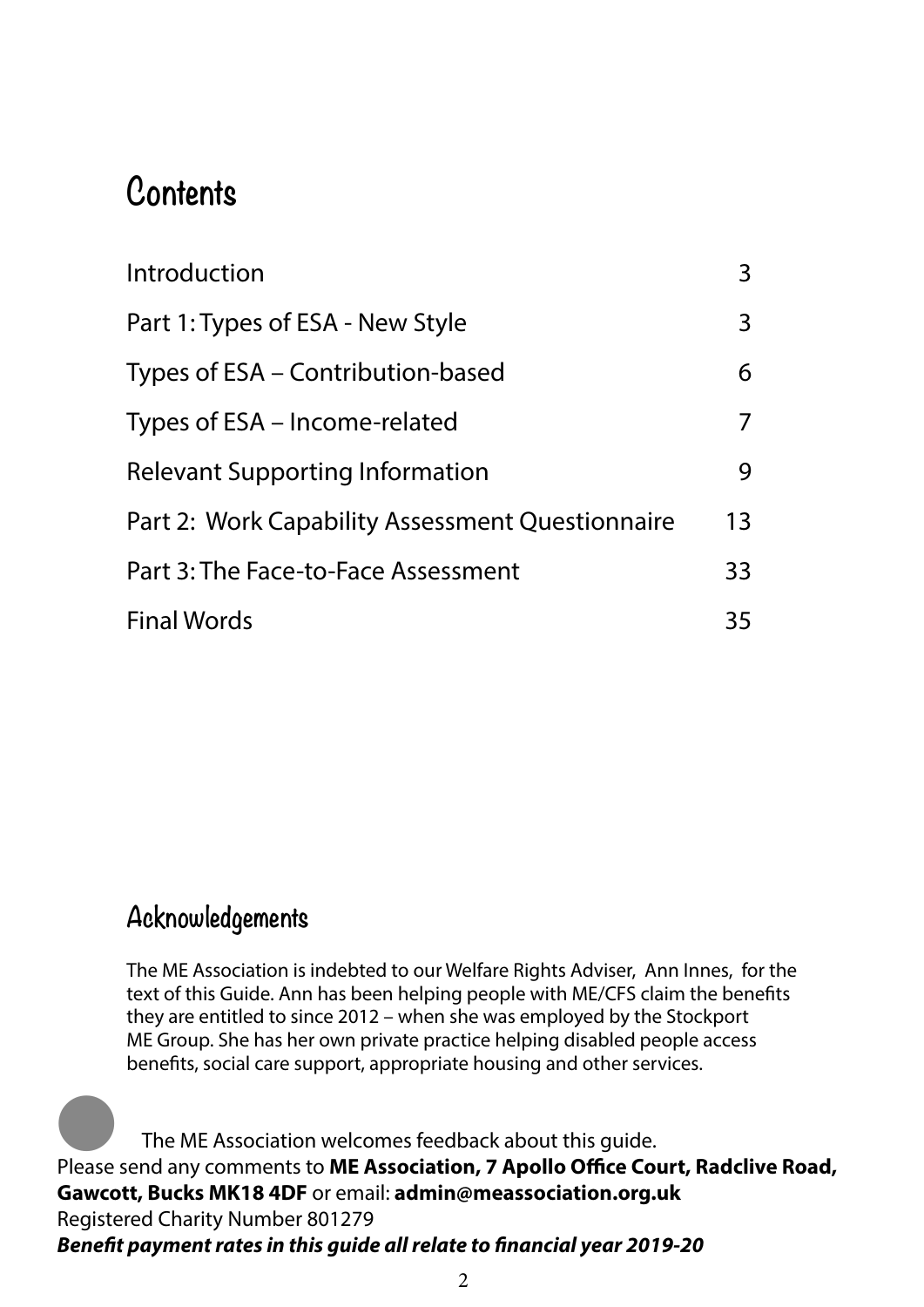# INTRODUCTION

This three-part guide is intended for those making both new claims for ESA or for Universal Credit based on health grounds. People making a renewal claim will also find it helpful.

The rules governing benefits are complex and ever-changing. This guide does not pretend to provide a full list of all them. It's a general overview only. It is always sensible to seek detailed advice from a welfare rights specialist.

There are three types of ESA: New Style ESA, contribution-based ESA and income-related ESA. In order to claim any of these, you must be of working age (aged 16 or over but under state pension age) and have an illness or impairment that affects your ability to work.

**Part 1** highlights some of the main differences between the three types. It also supplies helpful information on making a new claim for ESA or for those claimin Universal Credit and undergoing their first "Work Capability Assessment". It gives an insight into the assessment process and how to submit relevant supporting evidence. Finally, it touches upon what to do if you are not happy with the decision.

**Part 2** is intended to be used as a guide to complete the UC50 or ESA50 Work Capability Questionnaire.

**Part 3** tells you what to expect at a face-to-face assessment.

# Part 1: Types of ESA

# **N**EW STYLE ESA

# **Who can claim?**

Generally speaking, New Style ESA has replaced new claims for contribution-based Employment and Support Allowance.

In order to claim, you must be of working age (aged 16 or over but under state pension age) and have an illness or impairment that affects your ability to work.

You must have paid enough UK National Insurance in the two tax years before the date you are claiming (or the equivalent in another country with which the UK has an agreement). You can check whether you have paid enough National Insurance by following this link:

#### **https://www.gov.uk/check-national-insurance-record**

If you haven't paid enough National Insurance, you may be able to claim Universal Credit instead if you (and your partner if you have one) are on a low income with savings below £16,000.

See our Universal Credit leaflet for further information on how to claim Universal Credit:

#### **https://www.meassociation.org.uk/shop/benefits-leaflets/universal-credit-explained/**

**To be able to claim, you must live in Great Britain**. But you can also claim for the first 26 weeks of a temporary absence if that absence is "solely in connection with arrangements made for treatment for a condition directly related to your limited capability for work, which began before you left Great Britain; or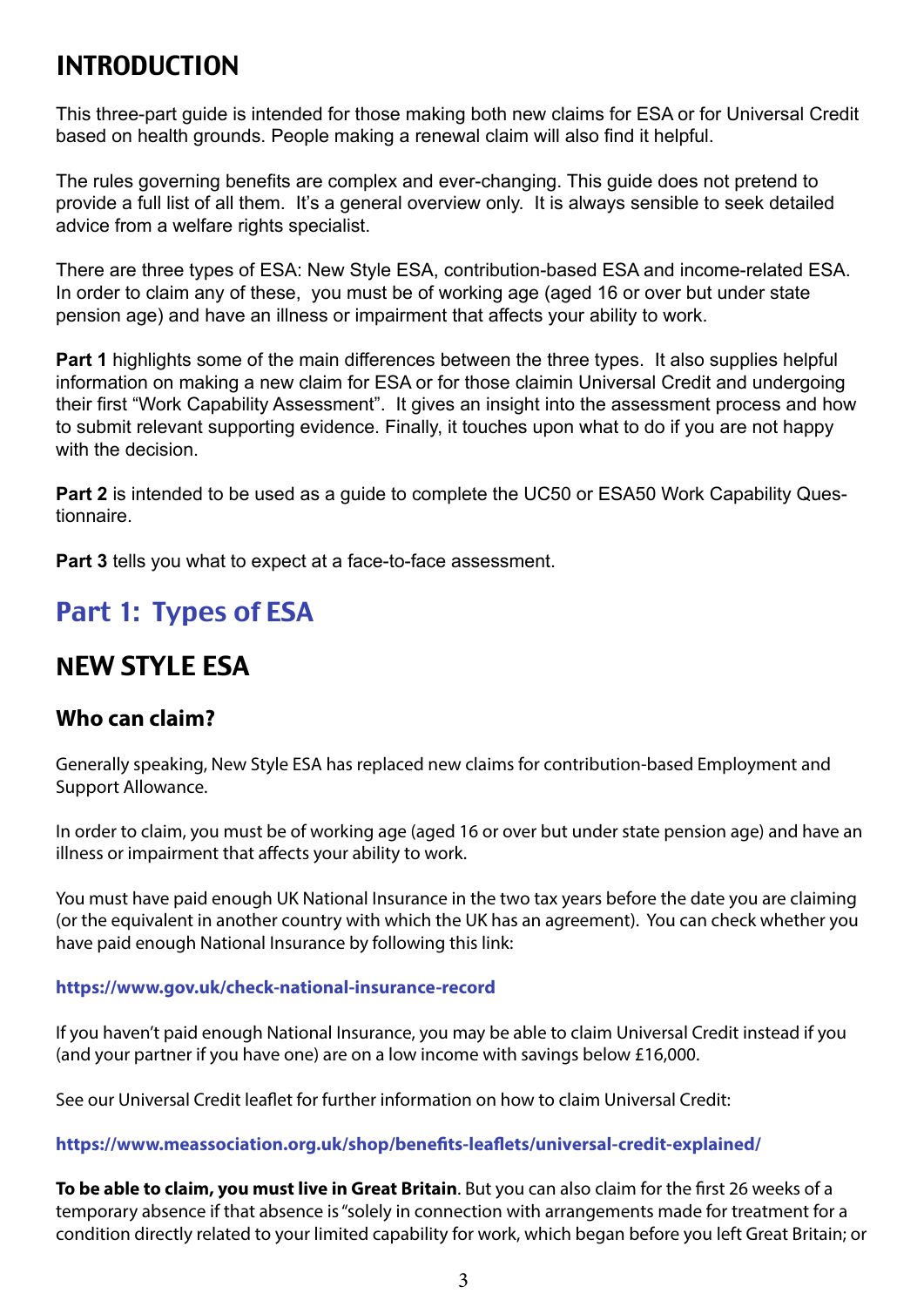because you are accompanying a dependent child in connection with arrangements made for treatment of their condition" by an "appropriately qualified" person. You can also leave Great Britain for up to four weeks and still be eligible for ESA.

You can also continue to claim ESA for the first four weeks of a temporary absence from Great Britain if the period of absence is unlikely to exceed 52 weeks and if you continue to meet the other qualifying conditions for the benefit. Let the Department for Work and Pensions (DWP) know if you are going abroad.

The residence rules change if you live in another European Economic Area (EEA) country – where you can continue to receive New Style ESA or contribution-based ESA.

**You must also have been found** to have either limited capability for work or limited capability for workrelated activity. This is established through the Work Capability Assessment.

**You must not be in a period of entitlement to Statutory Sick Pay or Statutory Maternity Pay**. You won't qualify for a wide range of other benefits at the same time as you receive ESA. If you are entitled to another benefit, you would need claim it. But you'll only be paid whichever is the higher.

**You mustn't be working either, unless it is what is called 'Permitted Work**' – less than 16 hours a week and for which you receive no more than £131.50. Complete form PW1 to ask the DWP's permission. You should also tell them about any voluntary work you do or plan to do.

**Your savings, capital and any other income** should not be taken into account for New Style or contribution-based ESA but any occupational or personal pension may be taken into account so they should be declared. You must also notify the DWP every April, when your pension is increased. The exception is if you have been claiming Incapacity Benefit or Severe Disablement Allowance since 2001 before you were moved over to ESA.

**If you are on a low income with savings below £16,000**, you may also be eligible to claim Universal Credit. It is often advisable to do so as you can only claim New Style ESA for 365 days unless you have been assessed as having "limited capability for work-related activity". If you are awarded both benefits, the amount of New Style ESA will be deducted from your Universal Credit.

# **Special rules**

If you are suffering from a progressive disease and expected to die within six months, you can claim under Special Rules. Your claim will be fast-tracked and if a GP, consultant or specialist nurse can confirm that you are terminally ill (a DS1500 form is the quickest way for them to do this), you will be automatically assessed as having both limited capability for work-related activity and limited capability for work – as long as you meet the other criteria listed above.

# *How to Claim New Style ESA*

Fill in the form NSESAF1 online or download, print off and complete a paper copy by following this link:

#### **https://www.gov.uk/government/publications/new-style-employment-and-support-allowanceesa-claim-form**

 If you complete the form online or download and print the form off for posting back, you will need to make a "New Claim Appointment" straight away by calling 0800 328 5644 (option 2, followed by option 6) or by Textphone on 0800 328 1344.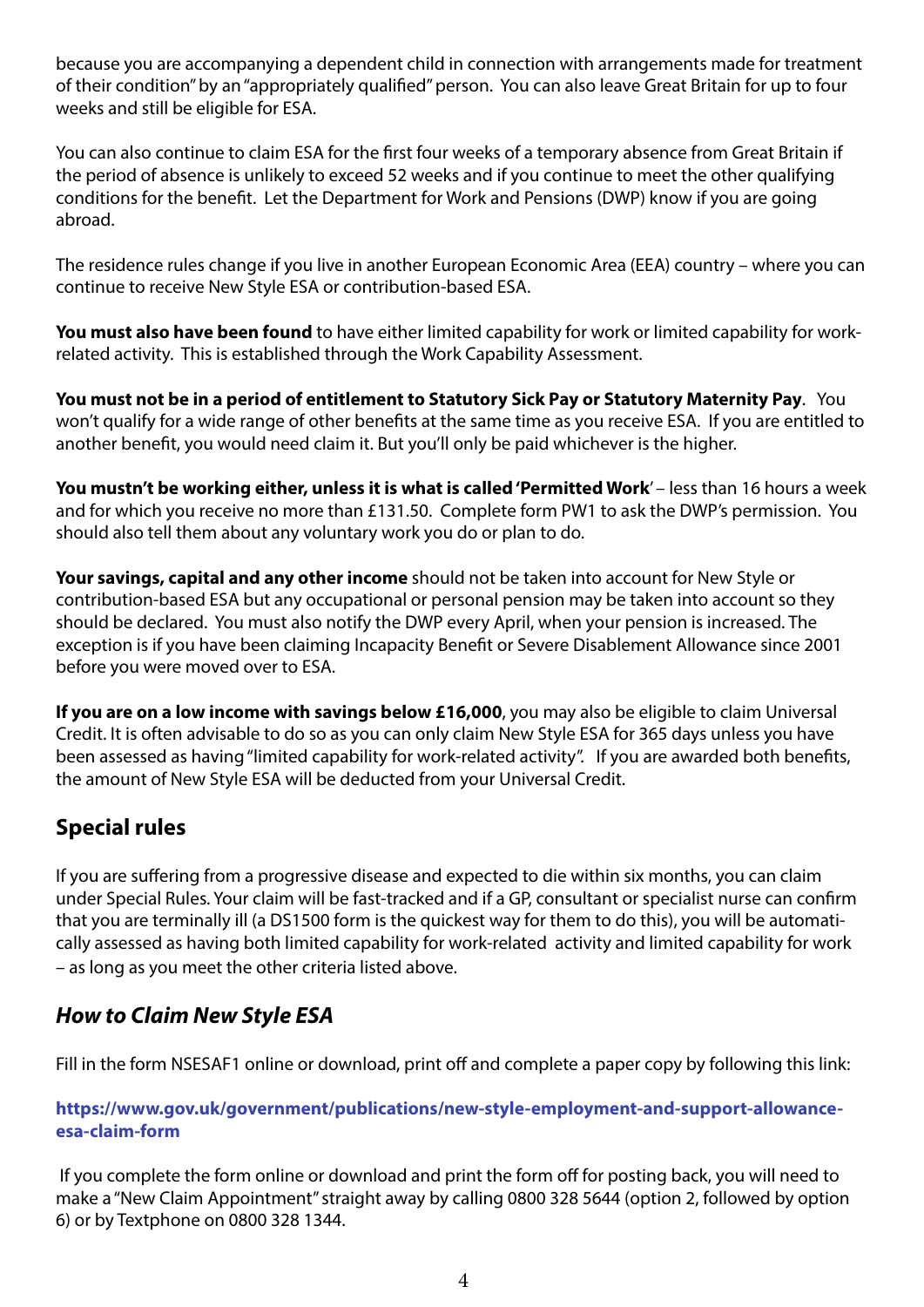These numbers can also be used to request a form be posted out to you. If you request a form in this way, you should be contacted within a week to book a New Claim Appointment. If you haven't heard anything after a week, the Department for Work and Pensions (DWP) request that you chase them up on the phone.

If you prefer to obtain the form in person from your local Jobcentre Plus, you will be made an appointment when you collect the form.

If your SSP is running out, make a claim up to three months in advance to minimise delays.

# *Completing form NSESAF1*

This initial claim form is not the work capability assessment questionnaire (ESA50) that asks for details about how your illnesses and / or impairments affect you. Rather it asks specific questions around income.

However, if you still need help to complete the form, this may be available from organisations such as Citizens Advice, a local law centre, a local statutory welfare rights advice service or a disability rights or impairment-specific charity.

When completing your claim, you can ask for your claim to be backdated for up to three months, as long as you have a fit note to cover that period and met the eligibility criteria detailed above during that time.

# *The New Claim Appointment*

At your "new claim appointment", you will need to supply a fit note from your GP if you've been absent from work for more than seven days.

If you are still employed but your Statutory Sick Pay is ending, you will also need to provide form SSP1 to the DWP, which you can get from your employer. You will also need to take your completed claim form for checking, together with your ID, proof of address, proof of any pensions or health insurance and any other supporting evidence.

During your appointment, you will talk with the adviser about any help and support you might need to get back to work. If your condition is such that any work-related activity could cause a setback in your condition, it would be helpful if any supporting evidence you supply from your health professionals states this.

After four weeks you will be asked to attend a mandatory "Health and Work Conversation" with a work coach at your local Jobcentre Plus, to find out what support is needed to move you into work. Some people don't have to attend this conversation. Follow this link to find out whether you are exempt:

#### **https://www.whatdotheyknow.com/request/404506/response/985786/attach/4/HWCExemptions.pdf.**

If you are exempt and asked to undertake any work-related activity, it would be sensible to take medical evidence with you to your first appointment or to write to the DWP stating you believe you are exempt and backing this up with medical evidence.

Even if not exempt, you may be able to request that any future work-focused activity or work-related activity is deferred as a reasonable adjustment under the Equality Act 2010 until after you have undergone the Work Capability Assessment.

Again, make this request as soon as possible, either in writing or in person. You stand a better chance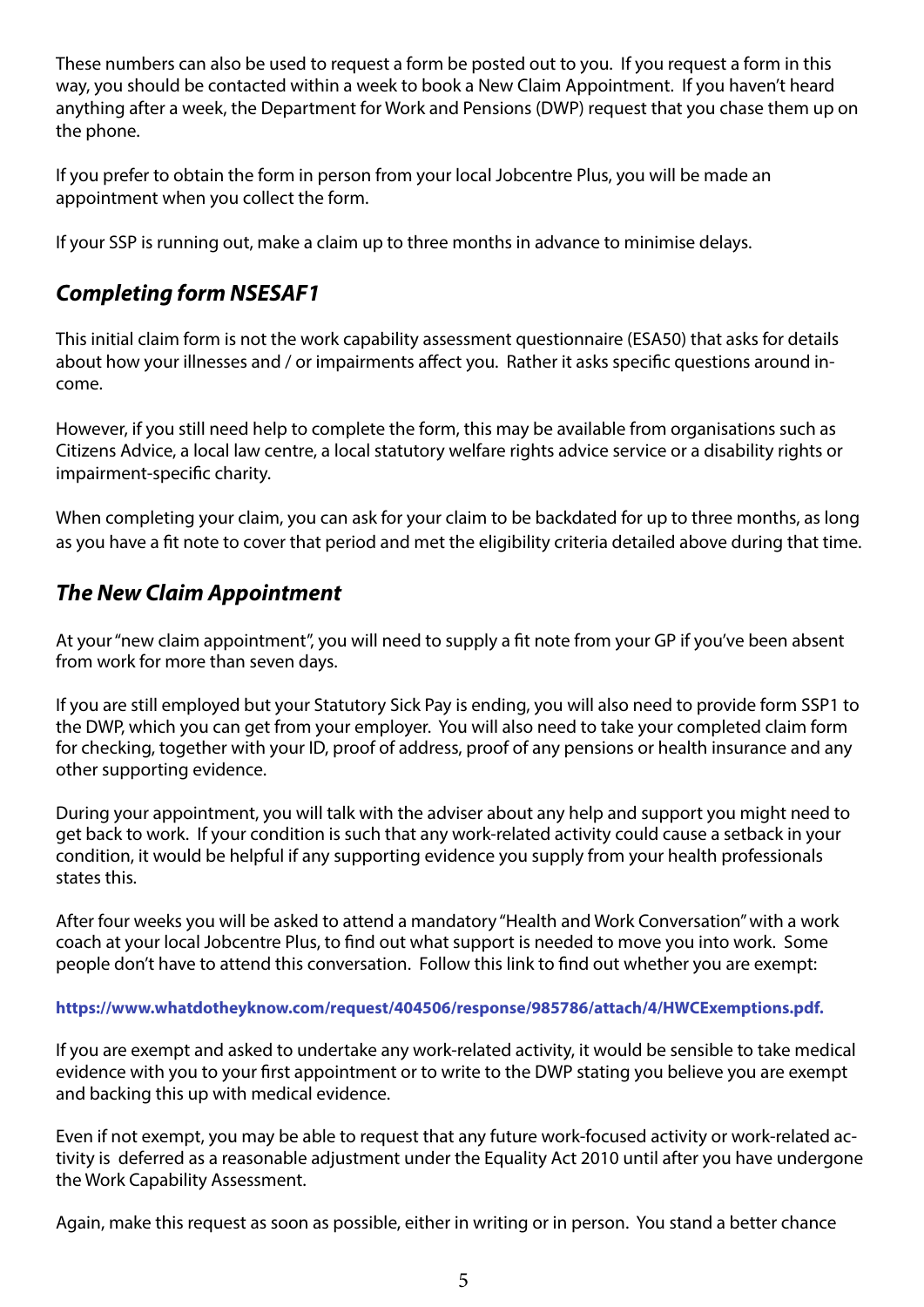if this is backed up with medical evidence from one of your healthcare professionals stating that workfocused activity would cause a deterioration in your condition or a worsening of your prognosis.

If you are too ill to attend an appointment at Jobcentre Plus, inform the DWP on the number above that you require a home visit. It will be necessary to supply supporting evidence from a health professional such as your GP, consultant or M.E. nurse, if you have one, explaining why your condition(s) would stop you attending an appointment – if you are housebound, for example, or if attending an appointment would cause your condition to worsen.

# CONTRIBUTION-BASED ESA

# *New claims*

Generally speaking, New Style ESA has replaced Contribution-based ESA for new claims.

However, people entitled to a Severe Disability Premium with an existing means-tested benefit (eg housing benefit), or who were entitled to Severe Disability Premium within the last month of making a new claim can make a new claim for contribution-based ESA. If you (and your partner if you have one) are on a low income with savings and /or capital under £16,000, you may also be able to claim incomerelated ESA at the same time as a top-up to your contribution-based amount.

# *Eligibility Criteria*

Contribution-based ESA has the same eligibility criteria as New Style ESA, detailed above *(see pages 3-4).*

# *How to claim*

Applications can be made Monday to Friday between 8am to 6pm by telephoning 0800 169 0350, via textphone on 0800 023 4888, via NGT text relay on 18001 then 0800 169 0350 or Welsh language telephone on 0800 012 1888.

Alternatively, download the ESA1 form by following this link:

**https://www.gov.uk/government/publications/employment-and-support-allowance-claim-form**

and take or send the completed form to your nearest Jobcentre Plus which can be found by following this link:

### **https://find-your-nearest-jobcentre.dwp.gov.uk/**

If you cannot use a computer, contact Jobcentre Plus to find your nearest office by telephoning from Monday to Friday 8am-6pm on 0800 055 6688, textphone on 0800 023 4888, NGT text relay (if you cannot hear or speak on the phone) on 18001 then 0800 055 6688 or the Welsh language phoneline on 0800 012 1888.

If you are in Northern Ireland, you will need to call 0800 085 6318 or textphone on 0800 328 3419. You can also download a claim form here

**https://www.nidirect.gov.uk/sites/default/files/publications/EmploymentandSupportAllowance claimformESA113.01.17.pdf**

and post it to: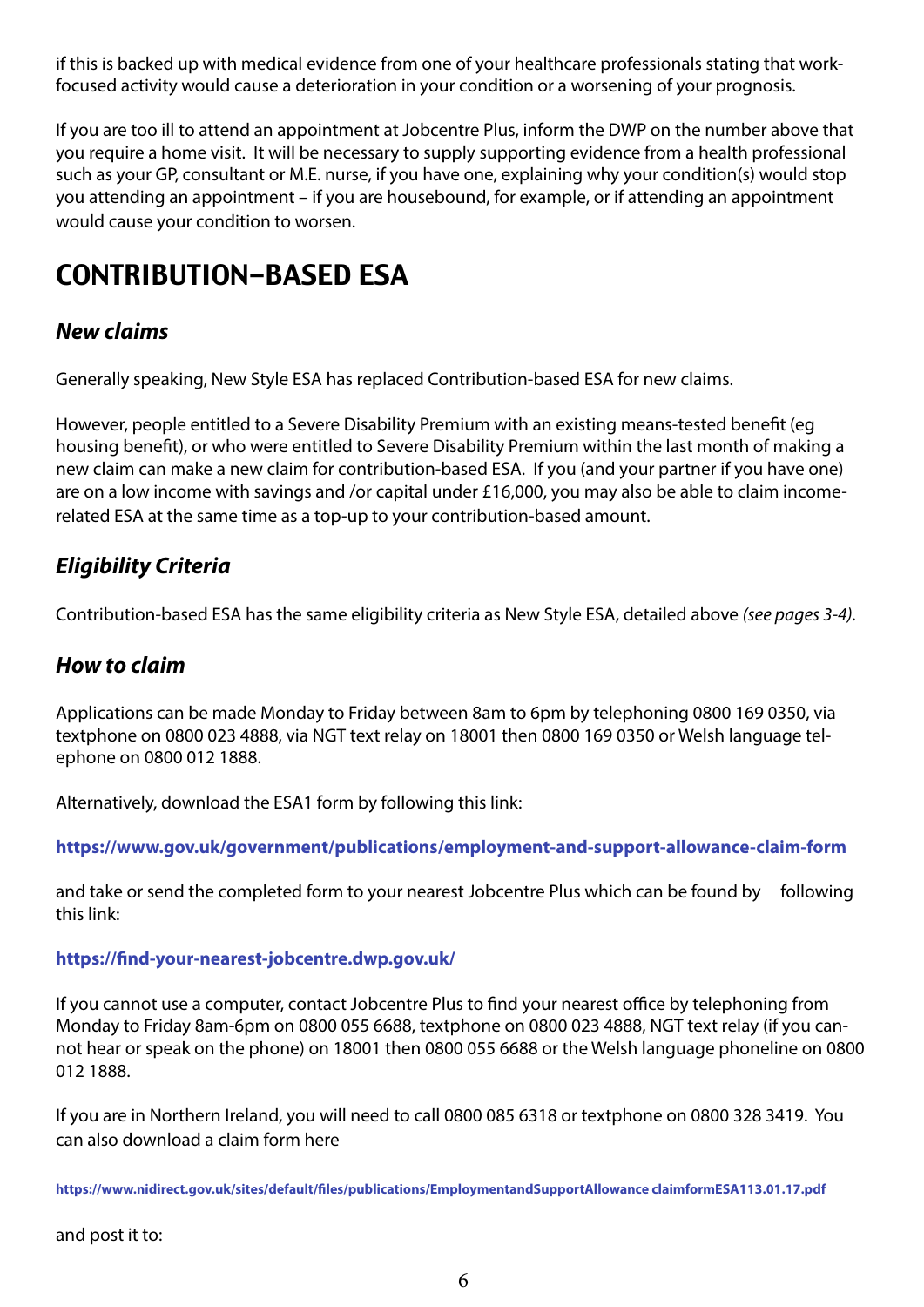Employment and Support Allowance Centre, Mail Opening Unit, PO Box 42, Limavady, BT49 4AN.

You can request forms in accessible formats, such as large print, audio CD or Braille.

# *Existing claims*

Existing claims will continue as long as you continue to meet the eligibility criteria for the benefit. There are no plans to move people on contribution-based ESA to New Style ESA as they are essentially the same benefit.

If you are unsure whether you are on contribution-based ESA or income-related ESA, the calculation page of your award letter should tell you. If it is still unclear, contact the DWP to check by phoning the number on the top of your award letter.

# INCOME-RELATED ESA

# *New claims*

Generally speaking, Universal Credit has replaced Income-related ESA for new claims.

See our leaflet on Universal Credit for more information:

#### **https://www.meassociation.org.uk/shop/benefits-leaflets/universal-credit-explained/**

However, if you get or are entitled to a Severe Disability Premium with an existing means-tested benefit (eg housing benefit), or were entitled to Severe Disability Premium within the last month of making a new claim, you can still make a new claim for Income-related ESA. If you have enough National Insurance credits, you may also be entitled to contribution-based ESA. The DWP will assess this when you make your claim.

The person claiming must be of working age and under state pension age and be found to have limited capability for work or work-related activity.

You (and your partner if you have one) must be on a low income and have savings and/ or capital that does not exceed £16,000 to claim.

Your partner must not be engaged in paid work for 24 hours or more a week (or be treated as such), nor be entitled to income-related ESA, income-based JSA, Income Support or Pension Credit in their own right. If they are entitled to income-related ESA in their own right, it would be sensible to seek advice on which one of you should claim.

You must not be subject to immigration control, must have the right to reside and meet the habitual residency test.

You must not be in education (unless you receive DLA, PIP or Armed Forces Independence Payment).

# *How to Claim*

Income-related ESA can be claimed in the same way as contribution-based ESA detailed in the previous section. *(See page 6).*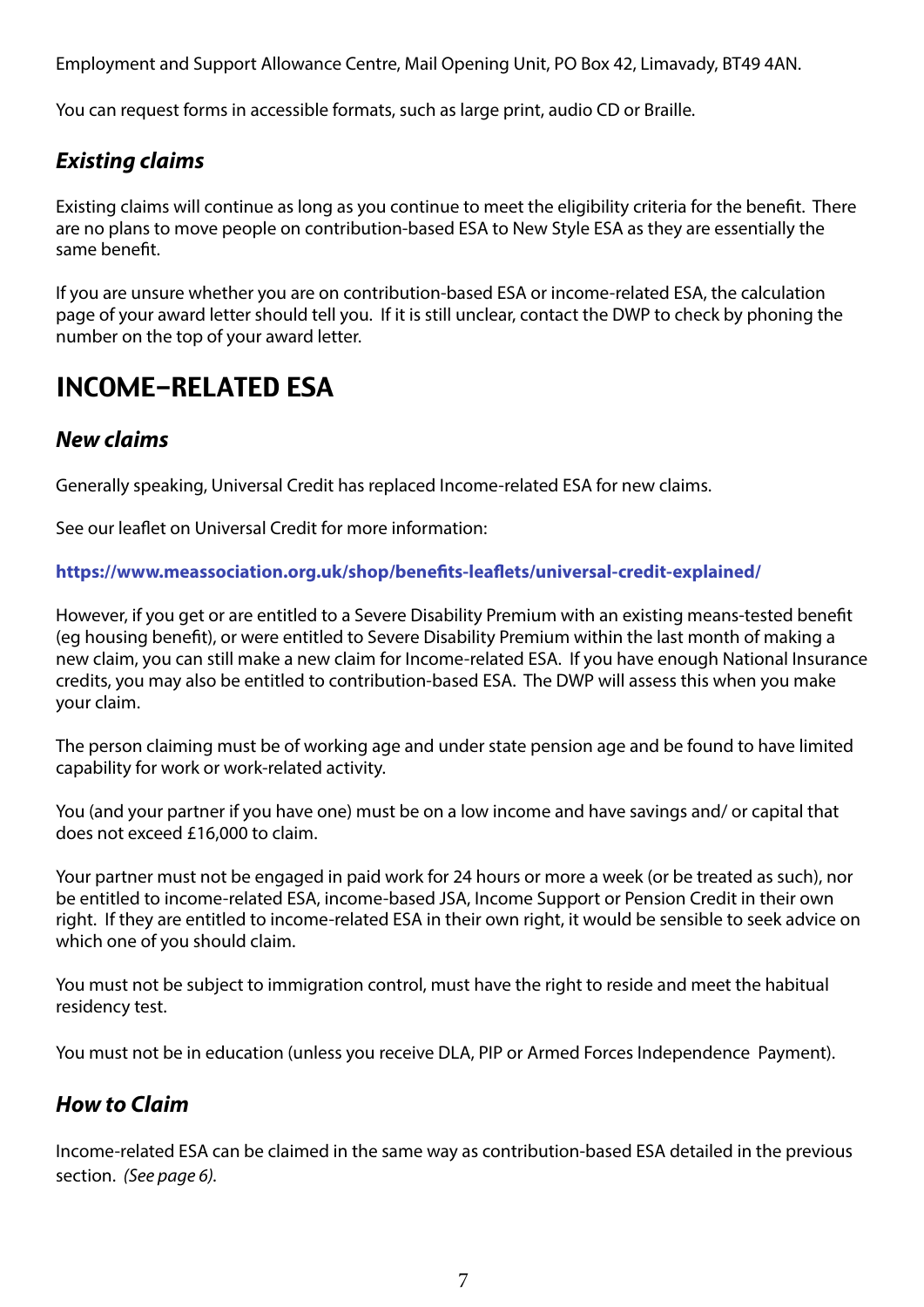# *Existing Claims*

If you are currently on income-related ESA and your circumstances remain the same, you will remain on ESA until you are moved over to Universal Credit. This could happen any time between now and 2023.

If you have a change of circumstances in an existing ESA claim that means you will need to make a new claim for any means-tested benefit (such as moving to a different local authority and requesting help with paying your rent), you will be asked to claim Universal Credit straight away, – unless you are already receive Severe Disability Premium or were entitled to it in the month before toyour claim.

# The Assessment Phase (this applies to both Universal Credit, if claiming because of your health condition, and to ESA)

# *How much will I get?*

During the first 13 weeks of your claim, you will be paid a basic allowance of either £57.90 if you are under 25 or £73.10 if you are over 25 and under state pension age, until a decision has been made on whether you have limited capability for work or limited capability for work-related activity.

Payments are made fortnightly into an account of your choice. In certain circumstances such as terminal illness or if your claim links to a previous ESA claim, you may be eligible to be paid at the main phase rate so, if you think this might apply to you, please seek professional advice.

Your payments should be backdated to the date on which you make your claim – or in the case of contribution-based ESA or New Style ESA up to three months before this date as long as you have a fit note to cover you for that period and met the eligibility criteria, You will have to request this backdating when you claim.

During this time you will be required to provide regular fit notes. Failure to keep up-to-date with this will lead to your payments being suspended.

If your assessment is delayed and you continue to be paid at the basic rate after the first 13 weeks, the extra money you would have been entitled to should be backdated to the 14th week.

# THE WORK CAPABILITY ASSESSMENT

The purpose of this is to assess whether your functional capacity is limited enough to meet the DWP's threshold of what constitutes either "limited capability for work" or "limited capability for work-related activity".

This is carried out by a healthcare provider contracted by the DWP. This is a firm called Maximus, who work under the name of "Centre for Health and Disability Assessments (CHDA)".

There are usually three stages to the assessment process.

# **1. The Work Capability Questionnaire**

Everyone making a claim has to complete a questionnaire about how their illness or impairment affects them.

If you are claiming both Universal Credit and New Style ESA, you should only have to complete one medical questionnaire (ie either a UC50 or ESA50) but we know people who have been asked to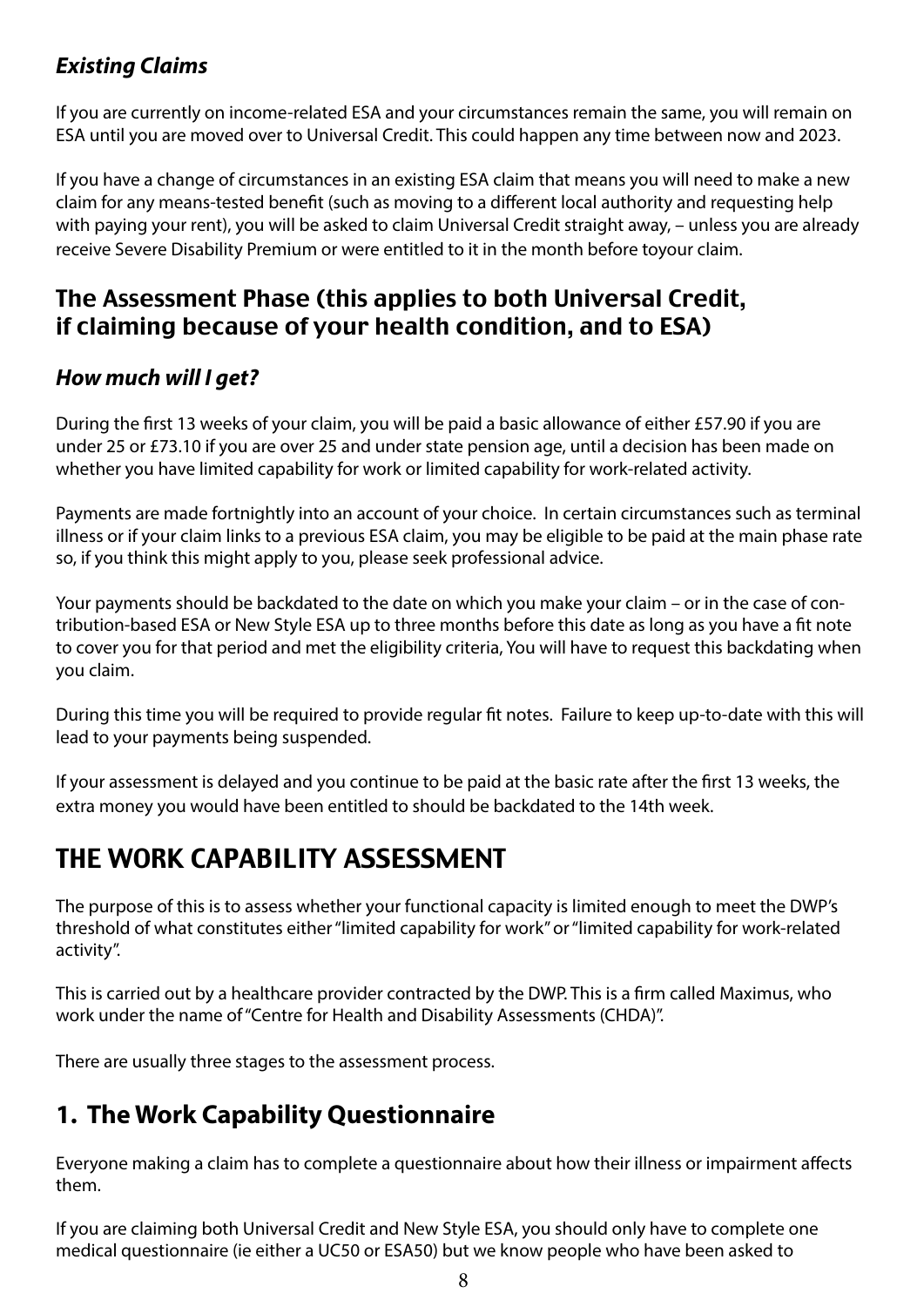complete both. If this happens, contact the assessment provider who sent the form (the number should be on the accompanying letter) and explain the situation as they are only allowed to keep one live claim on the system.

The questions that are numbered on the claim forms correspond to "descriptors" – ie tasks that the DWP have decided give evidence as to your ability to undertake either work or work-related activity. Each descriptor has various points that someone can score for it, depending on their level of functional impairment.

Part 2 of this guide tells you about the point-scoring system and how best to complete the forms.

Send the questionnaire back on time – to ensure it is received by the given deadline. Take a photocopy of what you have written and return the form "special delivery" to get there either by the deadline if it is a weekday or by the Friday ahead of the deadline if your it falls on a weekend.

Unlike PIP claims, you cannot phone up and ask for an extension. You will be told to write your reasons on the form if you are returning the form late and you should back this up with medical evidence if the reason is M.E.-related. It will then be considered by a decision-maker.

However, there are no guarantees that a late submission will be accepted, so you should return your form on time. If it is a renewal claim you risk having your benefit stopped if you return the form late. If it is your first claim, you may have to start the process again from scratch.

# **RELEVANT SUPPORTING INFORMATION**

 $\blacksquare$  The DWP state on the claim form not to ask or pay for new information but you may want to exercise your own judgment here. We are aware of cases where, because the medical evidence has been paid for, it has been given less weight. However, this is rare.

 $\blacksquare$  If you are going to provide medical evidence with your claim, it could make the difference between having to go for a face-to-face assessment or being assessed on paper. However, the evidence submitted needs to be relevant to the descriptors being assessed and not be a general letter stating diagnoses.

■ Our welfare rights adviser asks all her clients claiming ESA/UCto request that all their healthcare professionals complete the following form:

**https://www.meassociation.org.uk/wp-content/uploads/Guidance-notes-UC-claim-use-this.pdf** This could be a GP, consultant, M.E. nurse, physiotherapist, counsellor or occupational therapist. You could also supply evidence from a social worker, personal pssistant /carer or a close friend or relative that acts as such.

 $\blacksquare$  Explain in detail to whoever you ask the difficulties you have with carrying out each descriptor. If you are asking your GP, you might want to book a double appointment. If you do not have the energy for a double appointment,, you could leave them a copy of your completed ESA form. However, this is not ideal. Remember that many healthcare professionals will offer telephone appointments if they will not grant you home visits, so this could be another option for you to consider.

 $\blacksquare$  If your healthcare professional would rather write a general letter, it would be helpful if they could use the form as a guide. Ask them to complete it and return it to you, not the DWP, as they may put something inaccurate on the form. Don't be afraid to ask them to change something in a letter or a form if it is inaccurate.

 $\blacksquare$  Some healthcare professionals will charge for this, some will want to correspond directly with the DWP, but at least, if you have provided them with information about your difficulties with the different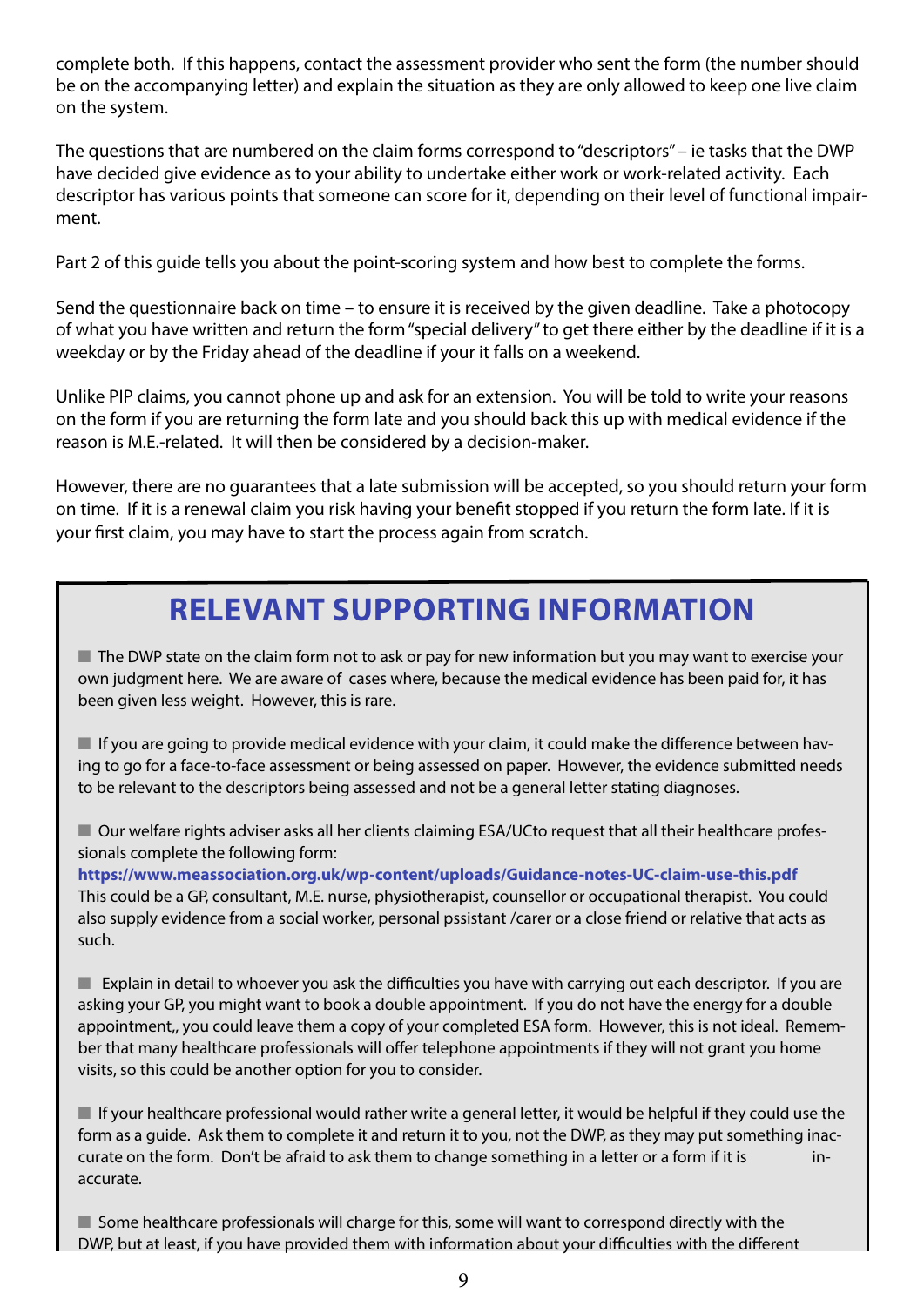descriptors, you have a better chance of them completing the form accurately.

 $\blacksquare$  We suggest asking other professionals involved in your health or social care, such as a consultant, M.E. nurse, physio, OT, social worker or carer/support worker or personal assistant if they would be happy to complete a standard form as well. An NHS consultant's letter carries the most weight, but that it is still useful to include supporting letters from private professionals, friends, family or carers to paint a picture.

 $\blacksquare$  It is usually easier to give them a copy of your completed claim form before they write something, so that they make their evidence as relevant and accurate as possible (without copying the claim form word for word!).

 $\blacksquare$  These supporting letters can always be sent in after you have submitted your claim, with a covering letter and your name and National Insurance number on the top of every page. So don't feel like you have to get the evidence straight away before you've even considered how you are able to carry out each descriptor.

■ If you have a care package from Adult Social Care, you should have a copy of your care assessment. As long as this is accurate, it can also be a useful piece of evidence to submit.

 $\blacksquare$  When submitting supporting evidence, never submit the originals. Send a photocopy and ensure that your name, national insurance number and the letters "FME" (further medical evidence) are on the top of very single page – if you are sending something double-sided, ensure that this information is on both sides.

# **2. The Face-to-Face Assessment**

Once the healthcare provider receives the questionnaire, it is handed to the medical assessment team, who decide whether a face-to-face assessment is necessary.

If you do have to attend an appointment, as soon as you receive your appointment letter contact the number on the letter straight away and request a recording of the assessment, even if you have already made a request to record on your claim form. Remember to take the name of the person you spoke to, the date and time of the call and either the contact centre they are in / their extension number / their ID number.

Try not to attend the appointment on your own. If you need to change the appointment to a time where you can be accompanied by someone, remember you are only allowed to change your appointment once. So ensure you carefully check the availability of the person who you want to attend with you before changing your appointment.

Part 3 of this guide will explain more about the face-to-face assessment.

# **3. The Decision**

Once you have been assessed, the healthcare provider will return your case file to the DWP where it will be given to a "decision-maker", who will make a decision based on the healthcare professional's assessment report.

They should also take into account any supporting evidence you have sent in. But, in reality, the decision is usually solely based on the assessment provider's report. The decision-maker will then decide whether you have limited capability for work or limited capability for work-related activity. The distinction is an important one.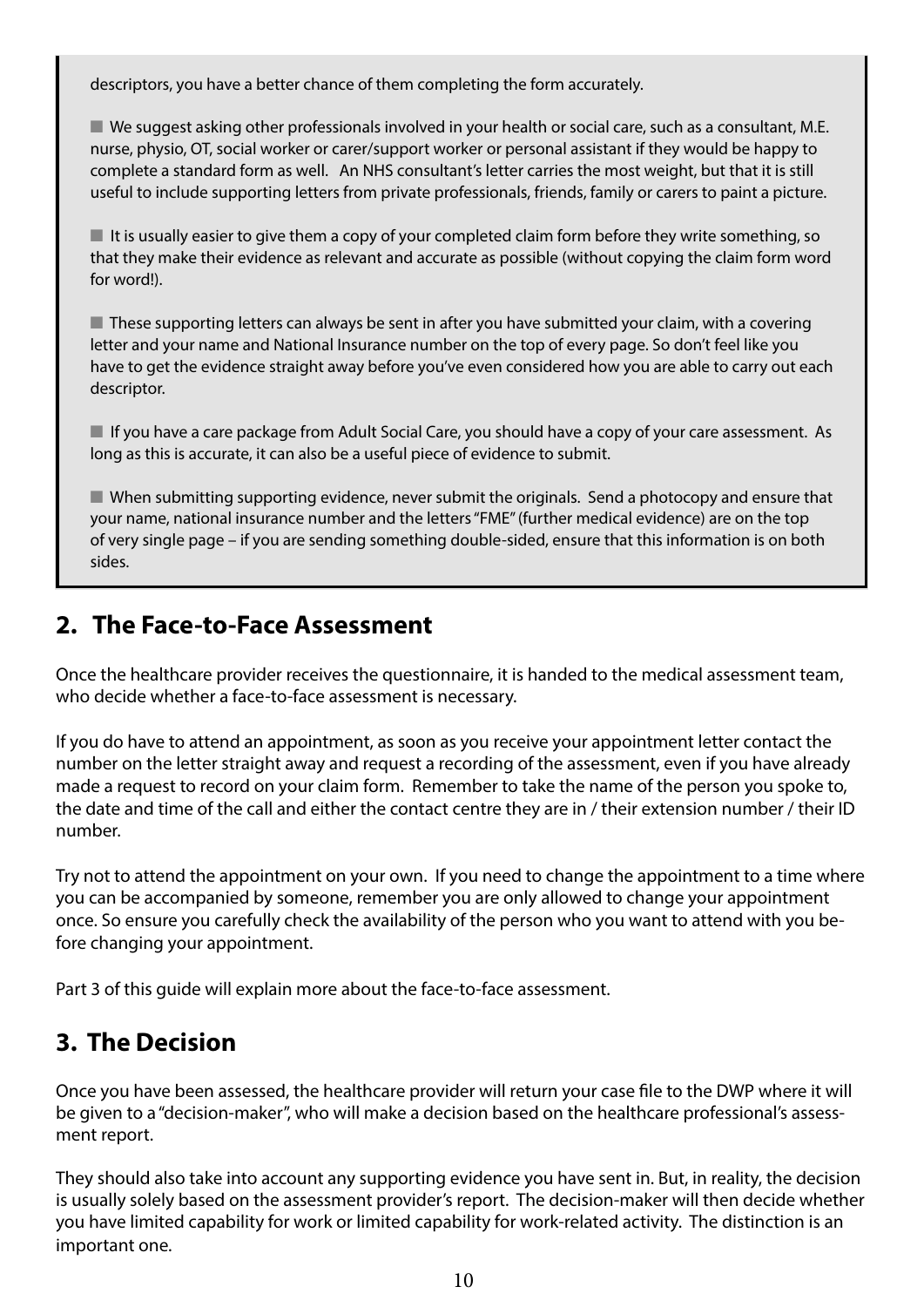With a New Style ESA claim, if you are assessed as having limited capability for work you will be placed in the "work-related activity" group and you can only claim for 365 days in this group with a New Style ESA claim (the same is true of a contribution-based ESA claim). However, you can still ask to continue to be assessed after 365 days in order to continue to receive National Insurance contributions towards your pension and it would generally be advisable to do so.

If you are assessed as having "limited capability for work-related activity" you will be put in the Support Group and, as long as you continue to meet the eligibility criteria, your claim will not be limited to 365 days.

With a Universal Credit claim, instead of being put in one of these two groups, you will receive either the "limited capability for work" element or you will receive the "limited capability for work-related activity" element.

Whether New Style ESA or a UC claim, if you are assessed as having "limited capability for work-related activity", you shouldn't be subject to any "work-related" requirements and should effectively be left alone until you are reassessed. You will receive an extra £38.55 a week on top of your basic rate.

If you are found to have "limited capability for work" you will continue to receive only the basic rate and may be subjected to the benefits cap – a maximum threshold per household of how much benefits one household can claim.

You will also be required to undertake regular work-related activity of a nature and at times specified by your work coach from Jobcentre Plus or a work-related activity provider.

With a fluctuating condition such as M.E., such a requirement can prove difficult if not impossible for many people, but failure to attend can result in a sanction, whereby your benefit can be drastically reduced if you cannot show "good cause". Good cause relating to your health condition needs to be backed up with specific medical evidence stating that your condition prevented you from being able to take part in said work-related activity.

The DWP will write to you with their decision. Once their decision has been made, if you are deemed to be eligible, you will be in what is called "main phase". The decision letter should tell you that you no longer have to supply fit notes, detail which component / element you have been assessed as being eligible for and give a breakdown of the money you will receive.

You have one calendar month from the date on the decision letter to ask for them to look at their decision again if you disagree with which group you have been placed in or if you have been told you are not eligible for any benefit. This is called a Mandatory Reconsideration request.

If you are disputing the group you have been placed in, the decision is then usually passed to another decision-maker (although we have had cases where it has been passed back to the same decision-maker) to be looked at again.

They will look at the whole decision again, not just the parts you disagree with, so bear in mind that you are risking what you have already been awarded being taken away. If you are in this situation, ask for independent advice from Citizens Advice or your local Welfare Rights Service to see whether your case is strong enough to risk asking for a Mandatory Reconsideration.

Put your request for Mandatory Reconsideration in writing and explain which descriptors you feel you should have scored on, why and also supply medical evidence to back this up. You won't receive any money whilst you are going through the Mandatory Reconsideration stage.

If your Mandatory Reconsideration is unsuccessful and you decide to lodge an appeal, you can do so using form SSCS1, available here: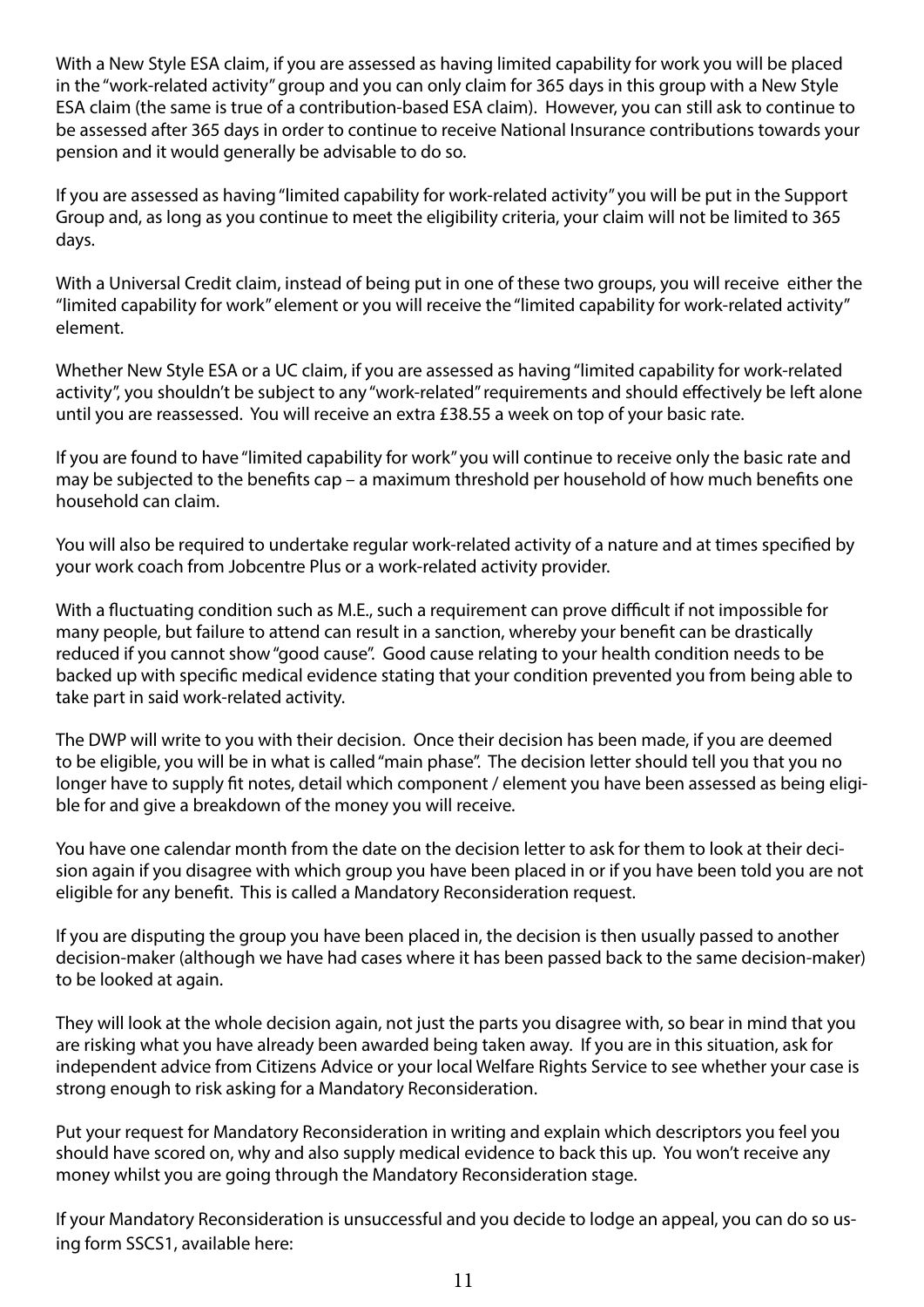#### **https://www.gov.uk/government/publications/appeal-a-social-security-benefits-decision-form-sscs1**

or contact your local Welfare Rights or Citizens Advice office. If you cannot access an online version or collect one from the Citizens Advice, the Courts and Tribunals Service (HMCTS) can send one out to you, although you will be encouraged by them to access the online version or to collect a paper version if at all possible. They can be reached on 0300 123 1142 if you live in England or Wales, or 0300 790 6234 if you live in Scotland.

You have one calendar month from the date on the Mandatory Reconsideration notice to submit your appeal.. At this point, your ESA should be reinstated at the basic rate while you are awaiting your appeal hearing.

Again it is advisable to seek advice and help in doing so, as an appeal can be a daunting process and you could risk losing your existing award, if you were given one. Bear in mind, in the first three months of 2019, the average waiting time for an appeal to be heard was 30 weeks but this means it could be longer.

For further information on Mandatory Reconsiderations and Appeals, see the MEA's guide:

**https://www.meassociation.org.uk/shop/benefits-leaflets/mea-guide-to-esa-and-pip-reconsiderations-and-appeals**

### *Reassessment*

You could be reassessed any time between six months and three years.

The DWP has said that those with the most serious health conditions which are unlikely to improve should not be reassessed. If you can get medical evidence to state this is the case for you, that could be helpful. You might want to rrefer to the independent CFS/ME Working Group's 2002 report to the Chief Medical Officer, which states on page 7 that, after five years, the prognosis is not favourable:

#### **https://www.meassociation.org.uk/wp-content/uploads/CMO-Report-2002.pdf**

# *Golden rules when contacting the DWP or any of their providers*

Always remember. whenever contacting the DWP. to record the name of the person you spoke to, the contact centre and department they are in and the date and time of the call.

If you are sending any forms or medical evidence to the DWP, please remember to keep a copy. It is advisable to send via either "special delivery" if there is a deadline, or via "signed for" if not and use Royal Mail's tracking service to check that whatever you have sent has been received. Print off or make a note of the date and time received and the name of the person who signed for it.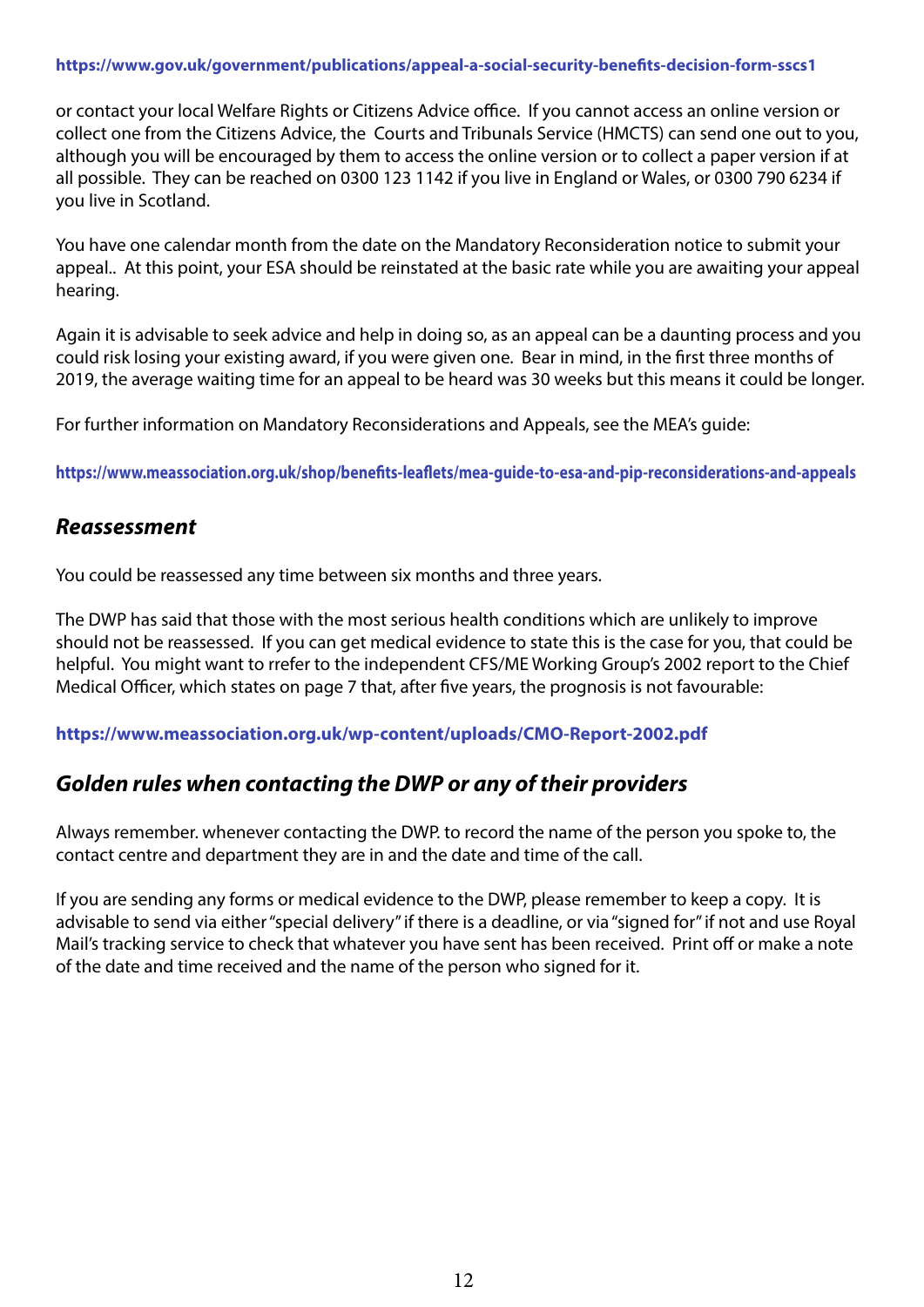# Part 2: The Work Capability Assessment Questionnaire

The ESA50 / UC50 Questionnaire allows the DWP to score you on a variety of different physical and cognitive tasks to assess your degree of functional impairment and how it affects your ability to work or undertake work-related activity with a view to moving towards work. These tasks are called descriptors.

Each descriptor has a variety of scores, depending on your level of difficulty carrying out that descriptor. In order to pass the Work Capability Assessment at all, you must score at least 15 points across all the descriptors.

To qualify for the "limited capability for work related activity" you must score a full 15 points on any of the "limited capability for work related activity" descriptors, which we will list below.

# *General Advice on Completing the Questionnaire*

Get help to complete the ESA50 / UC50 as this plays an important role in the assessment process. People often answer incorrectly unless they are aware of the assessment criteria, which this guide aims to shed some light on.

 $\blacksquare$  When completing the form, think about the questions in the context of a work setting – working 16 hours or more a week. Remember, the DWP are assessing your ability to carry out any type of work, not just your previous job. In such a context, you would be expected to carry out each descriptor **regularly, reliably, repeatedly and safely, within a reasonable timescale**, **without significant discomfort and to an acceptable standard**. It must also apply for either most of the time, or the majority of the occasions that someone attempts that descriptor.

**Do not complete the form as though it is your worst day**. Yes, you do need to focus on what you can't do rather than what you can do, but explain the variability. The reason I say this is that I have seen clients over the years omit to talk about variability, so that when they either are at their face-to-face assessment or in front of a tribunal panel, they seem "fine" – they can communicate, walk to the assessment room, handle their papers, etc – yet when someone looks at the form it sounds as though they are permanently bedridden and can never communicate. The first thing someone assessing you will think is that you are not credible, or that you have exaggerated your condition.

 $\blacksquare$  If you can carry out a descriptor once or twice but could not do so repeatedly and at will whenever you would like, you need to make this clear. You also need to make the level of frequency you could carry something out clear. If you are unclear as to how often you can do something because your condition fluctuates so much, think in terms of whether it is more often than not that you can do something or less often than not. If it is less often than not, make that clear in your answers.

 $\blacksquare$  If your condition fluctuates throughout the day, again make this clear – for example, you might answer,

### *There are times throughout the day more days than not / every day where I would be unable to repeatedly carry out this descriptor due to {list your symptoms here} caused by the M.E.*

 $\blacksquare$  If your M.E. fluctuates throughout the week but is stable throughout the day, you might write,

### *I have bad days and better days but for more days than not I would be unable to carry out this descriptor because of {list your symptoms here} caused by the M.E."*

Be specific about what symptoms and which corresponding condition creates difficulties with the descriptor in question.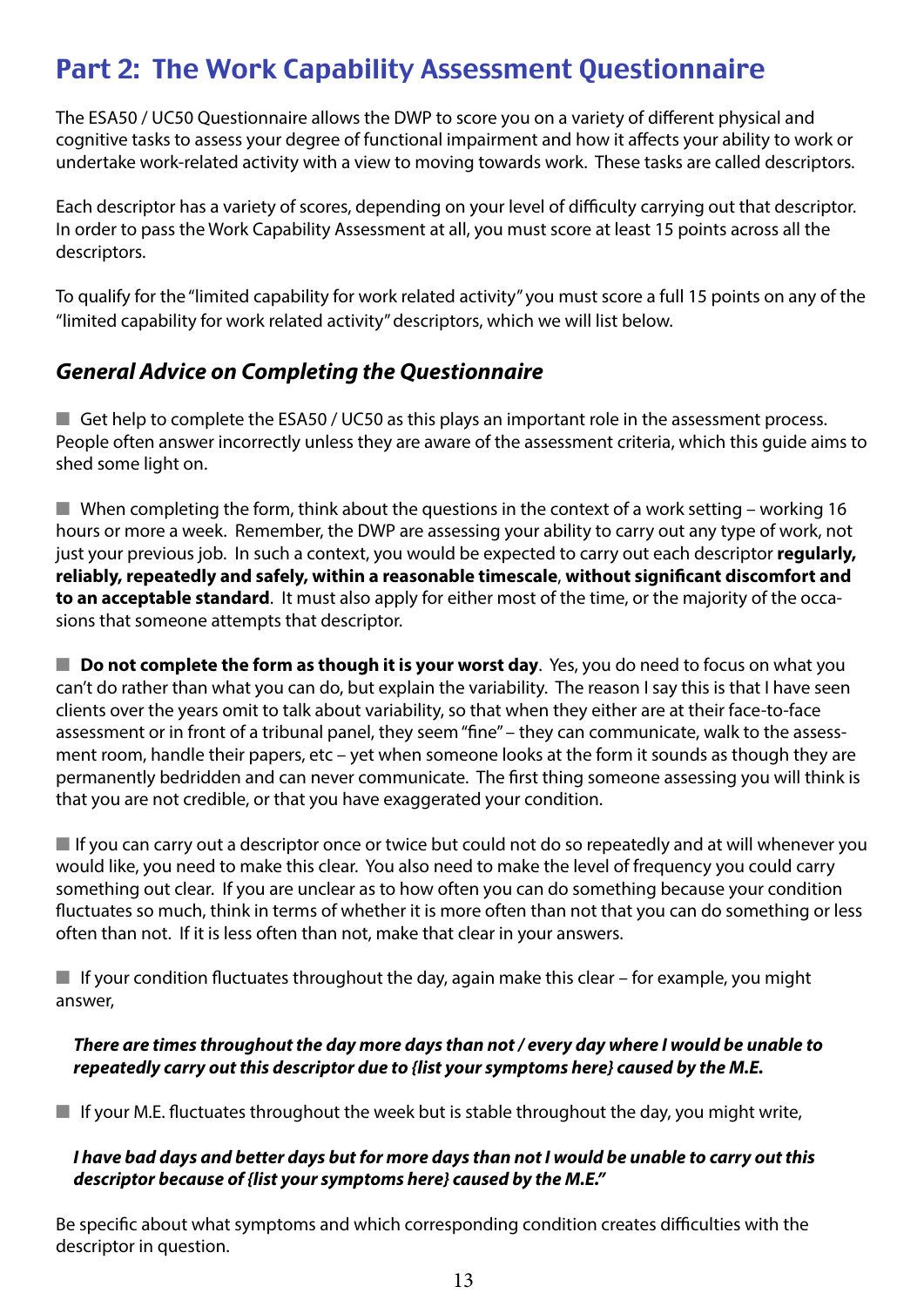$\blacksquare$  If you have good weeks and bad weeks, explain this, but qualify by using "more often than not" or "less often than not" to explain variability, or "for over half the time". With variability you should be assessed on how you are for 51% or more of the time.

 $\blacksquare$  If the task described in a descriptor takes you a long time, for example because you need to keep stopping and taking rests, explain how long and why. If you can't perform a task to an acceptable standard, again, explain why.

 $\blacksquare$  Make sure if you can carry out a descriptor that you clarify the after-effects of doing so. Post-exertional malaise is one of the hallmark symptoms of M.E. and, if carrying out a descriptor triggers this symptom for you, explain this on the form.

 $\blacksquare$  Don't expect that whoever is looking at your form will understand phrases such as "pacing", "postexertional malaise", etc. They may well know nothing about M.E. – it is up to you to be very clear on your form about what symptoms you experience when experiencing post-exertional malaise.

■ **Repetition is key.** Don't assume by the third descriptor that you don't need to explain all of the above because you have done so earlier in the form.

 $\blacksquare$  You can write outside the boxes and you can also attach additional sheets. But remember this can go against people. They have written so much additional information that it looks like they have excellent cognition as they have virtually written an essay! If it has taken you a long time to complete the form, make it clear that you have had to do it in stages in the "other information" section. Also make it clear here if you have had help to complete the form.

 $\blacksquare$  If you are attaching additional sheets, remember to write your name and National Insurance number on the top of every sheet and again keep copies of what you have written. However, it would be advisable to be as concise as possible and stick to the descriptor in hand. I find that, if you are writing outside the boxes, there is generally room to put everything on the same page as the descriptor.

**n** Also, remember to **work in allowances for those 'unseen' amounts of energy** – like the time you need to dress, get breakfast and travel to and from work. All these have to be done to a timescale and a deadline that can drain your energy before you even begin a day's work. If this is the case for you, you can explain the cumulative effect of minor daily living tasks on your symptoms in the "Other Information" section on p.21.

 $\blacksquare$  If all of this sounds daunting, do not worry, we will give examples below for each descriptor. Remember that these are only examples and not to be directly copied! You will need to explain how your condition affects you.

# **THE QUESTIONS**

# **P.2 About You**

This section is asking simple factual information and is self-explanatory.

# **P.3 If You Are Returning This Questionnaire Late**

This section is asking if you are returning the questionnaire late and your reasons for doing so. As mentioned above, try your utmost not to return the questionnaire late. However, if ithat is absolutely unavoidable, then give as much detail as possible about why and back this up with medical evidence if your reasons are medically-related. An example could be a letter from your GP explaining that the extent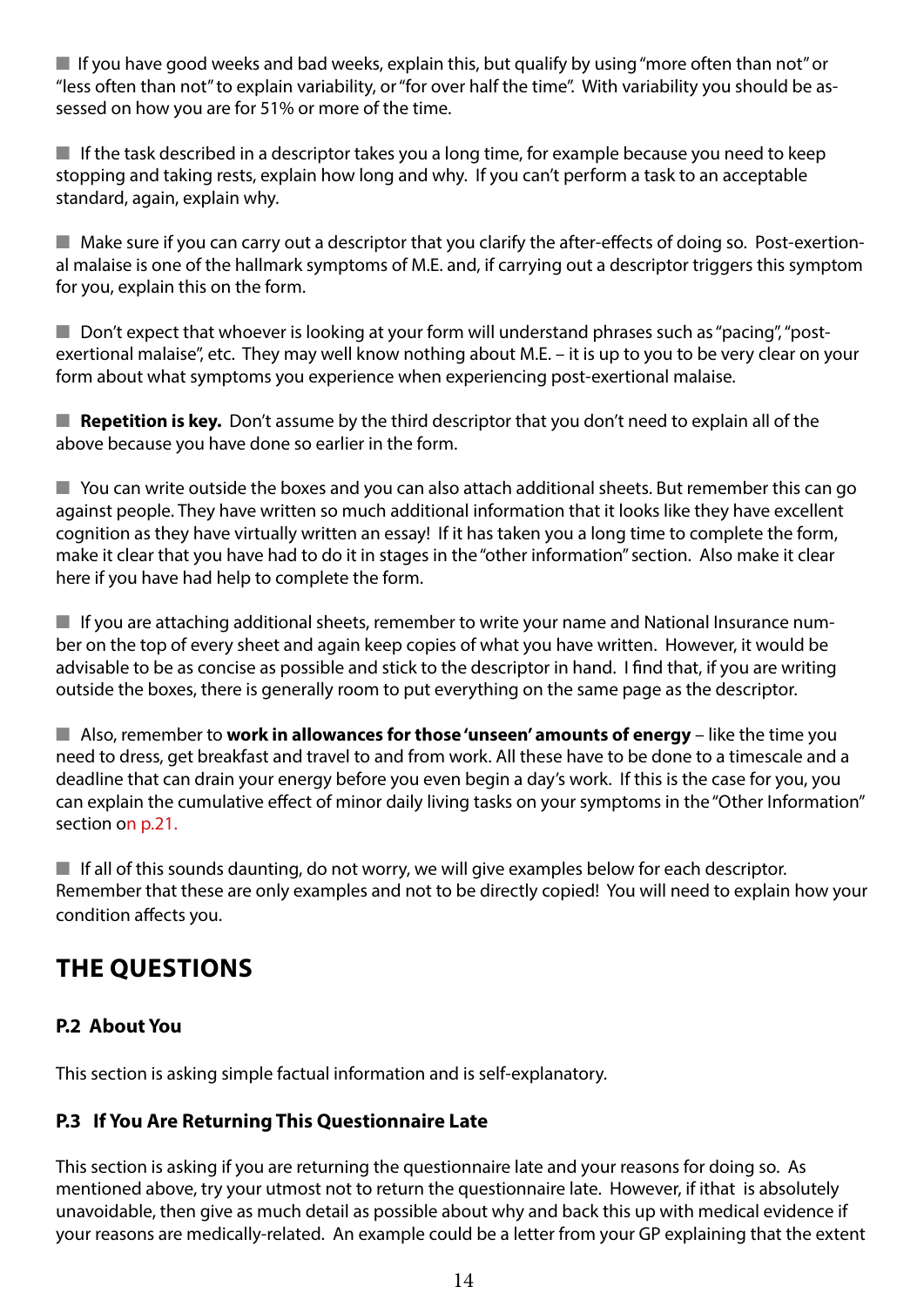of your condition has prevented you from being able to complete the form within the timeframe and that you had to seek help to complete it.

# **P.4 About your General Practitioner (GP) or doctor's surgery**

This section asks for details of your GP. It is worth saying here that, if your GP does not understand or believe in M.E., then it would be highly advisable to find one that does, as the DWP will probably contact your GP and what your GP tells them can affect your claim for benefit.

### **P.4 About other Healthcare Professionals, carers, friends or relatives who know the most about your disability, illness or health condition**

The next section asks for details of other people who know the most about your conditions. This could be healthcare professionals such as an M.E. nurse, a consultant, a physio or OT, a social worker, a Personal Assistant / private healthcare professionals or alternative therapists, a carer, a friend or relative. If there is more than one person, write "continued on p.21" and then in the "Other Information" section on p.21 list the other people and their contact details.

Make sure you list people who do know the most about your conditions and are likely to give accurate information about how your day-to-day functioning and ability to carry out the descriptors is affected and ask their permission to put their name on your form. It is unlikely that the healthcare provider will contact them (they usually only make contact with the GP) but it is possible.

# **P.6 About your disabilities, illnesses or health conditions**

Below is an example of how you might want to list your health conditions:

*Myalgic Encephalomyelitis – started (put approximate year here) – this does not need to be the date it was diagnosed but rather the date you believe it started. Diagnosed (put approximate year here). Symptoms include: (list symptoms here). My condition is an invisible impairment which varies from hour-to-hour / day-to-day / week-to-week (include whichever statement is relevant to you). I use the following aids and adaptations as a result of my condition: (list aids and adaptations here).* 

You might also want to talk about the effect of cumulative activity here. For example:

*My condition affects my ability to produce energy. As a consequence I have a limited amount of cognitive and physical energy available to me on a daily basis. I have to pace any physical or cognitive activity I attempt, breaking it into chunks with rest periods in between. If I do not do this I worsen all the symptoms listed above and the recovery period is prolonged, during which time my functioning reduces even further.*

List all your health conditions, not just the M.E.. If you have POTS, depression or anxiety alongside the M.E. for example, list these separately as, while they may be a consequence of the M.E., they are still separate conditions. However, don't list your symptoms as separate conditions. List the symptoms under each health condition they relate to.

# **P.7 About your disabilities, illnesses or health conditions continued**

In this section list the name, dosage and frequency of any medication you take and any side-effects. If you are not on stronger medication, it might be an idea to give a brief explanation as to why, for example:

# *previously tried anti-depressants / stronger pain medications but couldn't cope with the sideeffects as I am drug-sensitive.*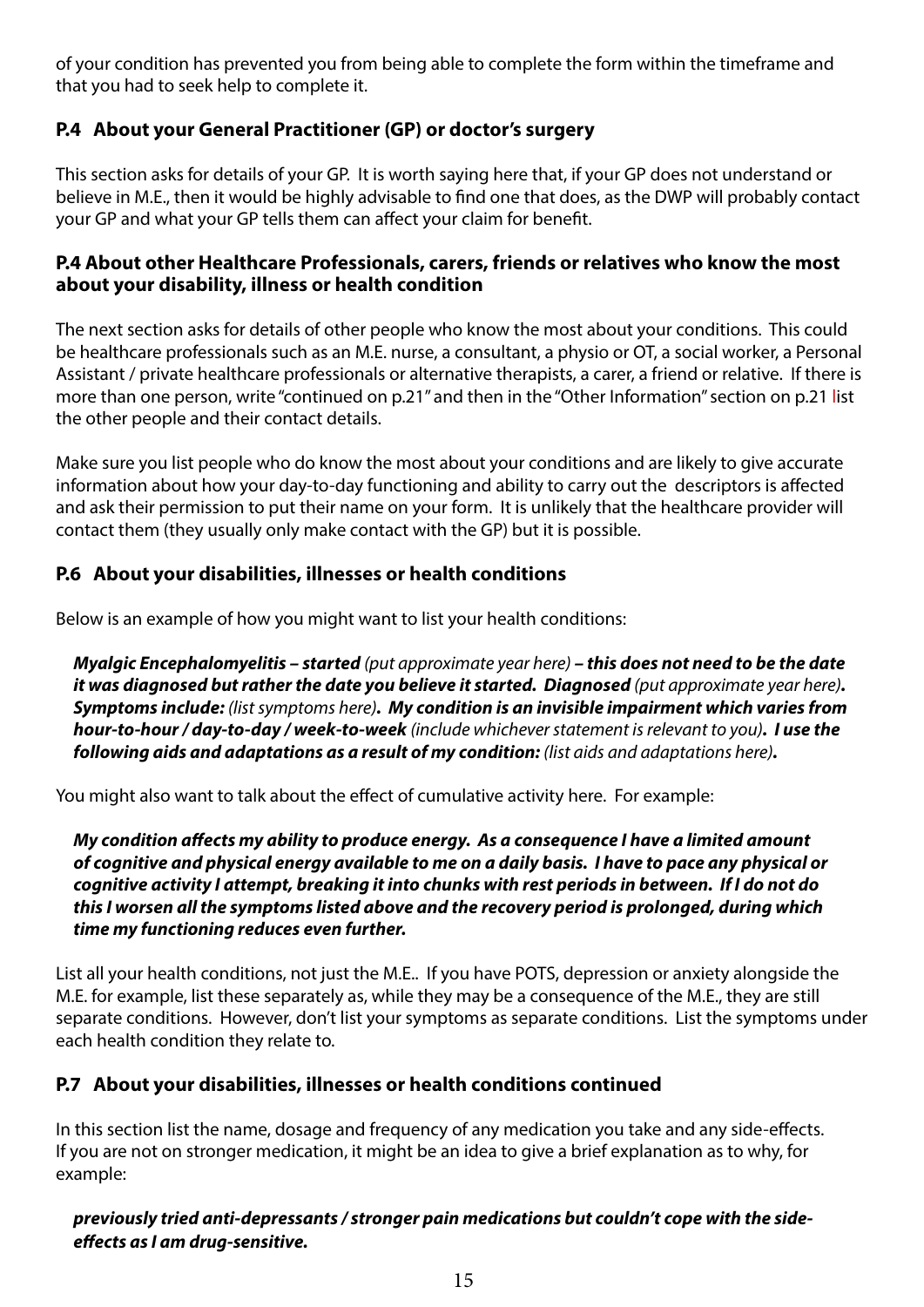If you can get a healthcare professional to back up this statement in any evidence they give, it could help your case. The extent of medication you are on is often used as an indicator of the severity of your condition in assessments.

# **P.7 Hospital, clinic or special treatment like dialysis or rehabilitation treatment**

In this next section put details of any hospital or clinic treatments you are having or are expected to have in the near future, eg adaptive pacing therapy, specialist physiotherapy, regular appointments with a specialist, regular appointments with a specialist M.E. nurse service, CBT, etc. If there is no local specialist M.E. service in your area, you might want to point this out here as the treatments you have and who you see can also be used by the healthcare provider to assess your level of impairment.

You could also mention past treatments you have had briefly such as,

### *previously attended pain management programme*

or

*have had extensive psychological input over the years (if you have accompanying mental health conditions alongside your M.E.).* 

If you have had treatment such as Graded Exercise Therapy for M.E. previously which has made your condition worse, you might want to state,

### *previous course of Graded Exercise Therapy for M.E. but treatment worsened my condition so had to stop.*

If you were unable to engage in a course of treatment because of your conditions, you might want to say something like,

#### *was advised to attend regular sessions at a pain management programme but my condition prevented me from being unable to attend / engage.*

The remaining two sections under this heading on P.7 require factual information and should be selfexplanatory.

# **THE DESCRIPTORS**

The next section, on p8, is the start of the "descriptors", ie the questions that you score points for. Pages 8-13 and are concerned with physical or sensory impairment, while pages 14-17 are concerned with mental, emotional or cognitive impairment. Page 18 is a stand-alone question which crosses over both physical and mental. This guide is M.E- specific but you can use the formula below to provide evidence on other conditions you have that may affect your ability to carry out the descriptors as well.

# *Part 1 – "Physical Disabilities"*

# **P8, Q 1 – Moving around and using steps**

# **Box 1**

The first box in this question is about your ability to move from one point to another, either by walking (with or without aids) or by self-propelling a manual wheelchair. This descriptor is the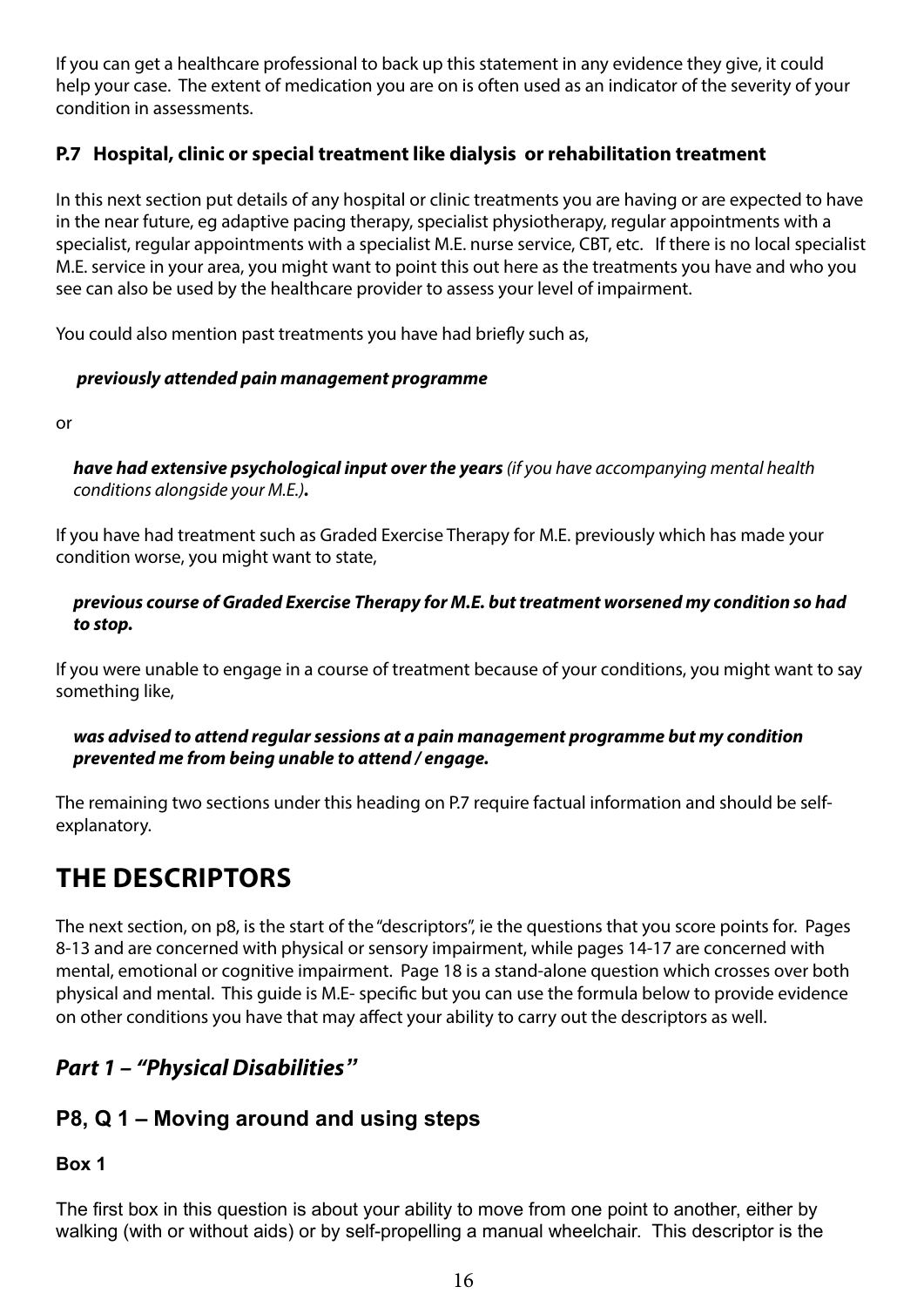way that most people with M.E. get into the Support Group, so it is important to answer this clearly and accurately.

This isn't about the distance you could walk if you pushed yourself, it is about the distance you could walk repeatedly, at any given point of the day no matter how bad your symptoms are at that point (ie reliably), without significant after-effects, safely (ie without falling or walking into things) and in a reasonable time scale.

10 metres is about the length of a double decker bus – so when you are ticking a distance make sure that you think about how many bus lengths you could repeatedly walk or self-propel a manual wheelchair, without having to stop and without any after-effects, at any given point in the day. If it varies, tick this box.

*Here is an example answer:*

I am unable to self-propel a manual wheelchair at all due to the pain, debilitating *fatigue and muscle weakness I experience as a result of my M.E.. My walking distance varies throughout the day, in accordance with the severity of my symptoms at any given point, which fluctuate from hour to hour. However, for over half the day I would be unable to repeatedly mobilise further than 50 metres due to pain, debilitating exhaustion, flu-like malaise, dizziness, difficulties with coordination and balance, unsteadiness on my feet, (list all your symptoms here that impair your walking ability) caused by my M.E.. During the times that I am able to mobilise further (the minority of the time), I experience an increase in (list symptoms that worsen after walking here), that lasts for at least (put length of time here) and requires me to have complete rest in silence and darkness in a supported lying position in order to recover.* 

If the walking distance you can walk repeatedly is less than 50 metres, particularly if it is 20 metres or less, write that distance instead of 50 metres, as it could be cross-referenced for a future PIP application.

Or you could write something like this:

#### *There are times throughout the day every day / more days than not where I would be unable to repeatedly mobilise further than (put distance here) metres, due to (list symptoms here caused by my M.E.). Therefore I cannot reliably mobilise (put distance here) metres for over half the time.*

When you are requesting supporting medical evidence, ask your healthcare professional to state the distance in their evidence that you can repeatedly, reliably and safely mobilise without significant after-effects and within a reasonable timescale.

### **Box 2**

The next box is looking at your ability to go up and down two steps with a handrail. Most people with M.E. tell us they can do this. However, you need to be able to do it at will and repeatedly, as would be required in a work situation.

WE ask people to imagine that they are at work and the photocopier is up two steps, and every five minutes they have to walk up and down those two steps to go and photocopy something. In many cases, the answer changes from "I can walk up and down two steps" to "I could only do it a few times and there are times of the day where I would struggle to do it all." If that is the case for you, state this here and state what symptoms would stop you / what symptoms would start to develop if you had to do it repeatedly or reliably.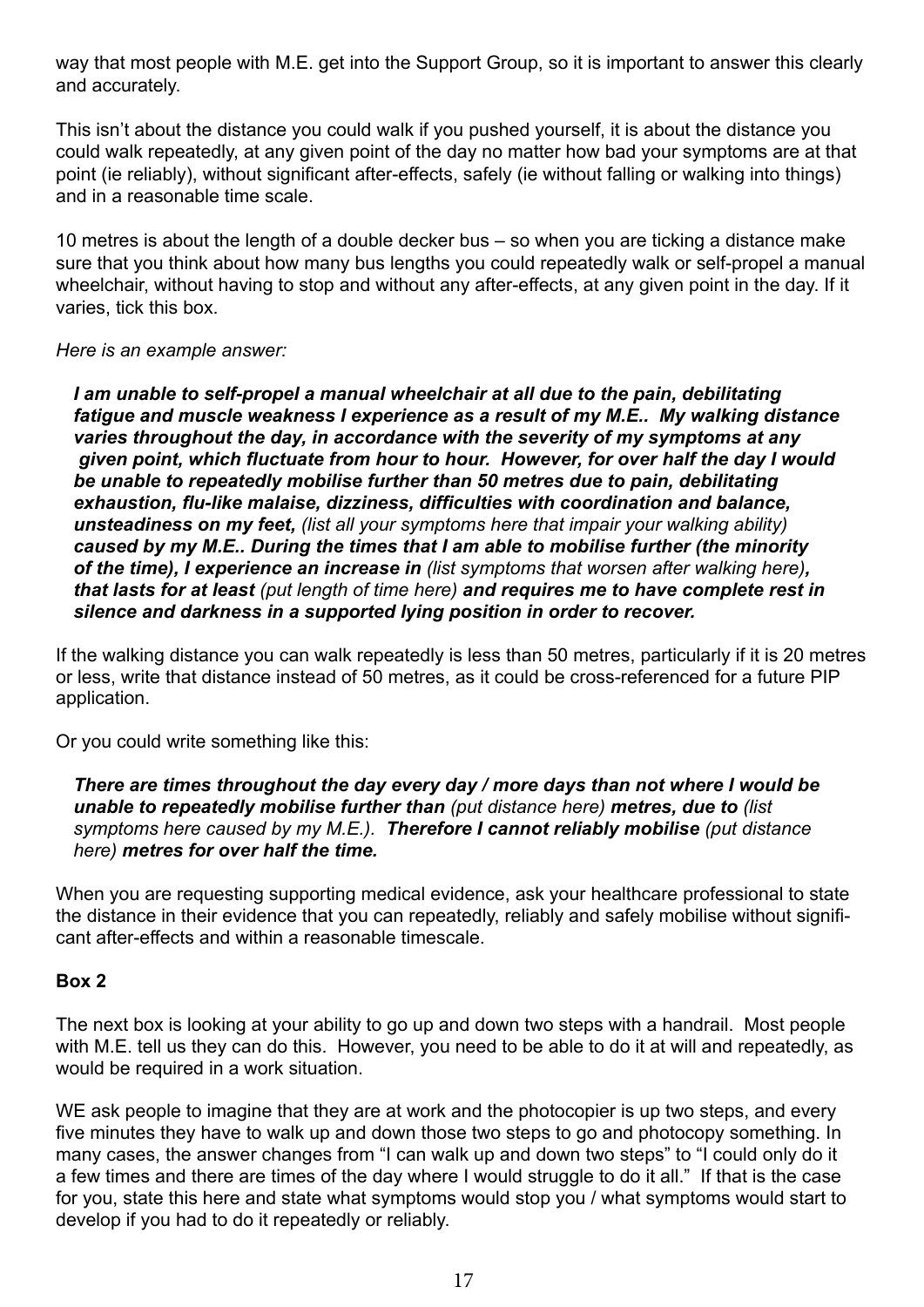An example of an answer might be something like this:

*Whilst I could do this movement in isolation / one or two times, repetition would quickly drain me and exacerbate the symptoms of (list symptoms here) caused by the M.E.. I therefore would struggle to repeat this movement to the extent required for work-related activity. There are also times of the day more days than not where I can do othing but rest in silence in a supported lying position, and at these times I would struggle to carry out this descriptor at all and attempting to do so, which is advised against at these times by my healthcare professionals, would worsen my symptoms and I would be unable to carry out even minor physical or cognitive activity for up to (state time here) minutes / hours / days afterwards.*

### **Point scores for Moving Around and Using Steps**

| Descriptors |                                                                                                                                                                                     | Points                                                            |
|-------------|-------------------------------------------------------------------------------------------------------------------------------------------------------------------------------------|-------------------------------------------------------------------|
|             | A. Cannot, unaided by another person, either:                                                                                                                                       | 15 points                                                         |
| (i)         | Mobilise more than 50 metres on level<br>ground without stopping in order to avoid<br>significant discomfort or exhaustion; or                                                      | Admission into the<br>support group if this<br>descriptor applies |
|             | (ii) Repeatedly mobilise 50 metres within a<br>reasonable timescale because of<br>significant discomfort or exhaustion.                                                             |                                                                   |
| В.          | Cannot, unaided by another person, mount<br>or descend two steps even with the<br>support of a handrail.                                                                            | 9 points                                                          |
| (i)         | C. Cannot, unaided by another person, either:<br>Mobilise more than 100 metres on level<br>ground without stopping in order to<br>avoid significant discomfort or exhaustion;<br>or | 9 points                                                          |
|             | (ii) Repeatedly mobilise 100 metres within a<br>reasonable timescale because of<br>significant discomfort or exhaustion.                                                            |                                                                   |
|             | D. Cannot, unaided by another person, either:                                                                                                                                       | 6 points                                                          |
| (i)         | Mobilise more than 200 metres on level<br>ground without stopping in order to avoid<br>significant discomfort or exhaustion; or                                                     |                                                                   |
|             | (ii) Repeatedly mobilise 200 metres within a<br>reasonable timescale because of<br>significant discomfort or exhaustion.                                                            |                                                                   |
|             | E. None of the above applies.                                                                                                                                                       | 0                                                                 |

# **P.9, Q 2 – Standing and Sitting**

The first test is assessing your ability to move from one seat to another unaided without help from another person.

You might want to talk about having to push down on something to get out of a chair, whether it's the arms of the chair, your legs or a walking stick. You might have false starts where you attempt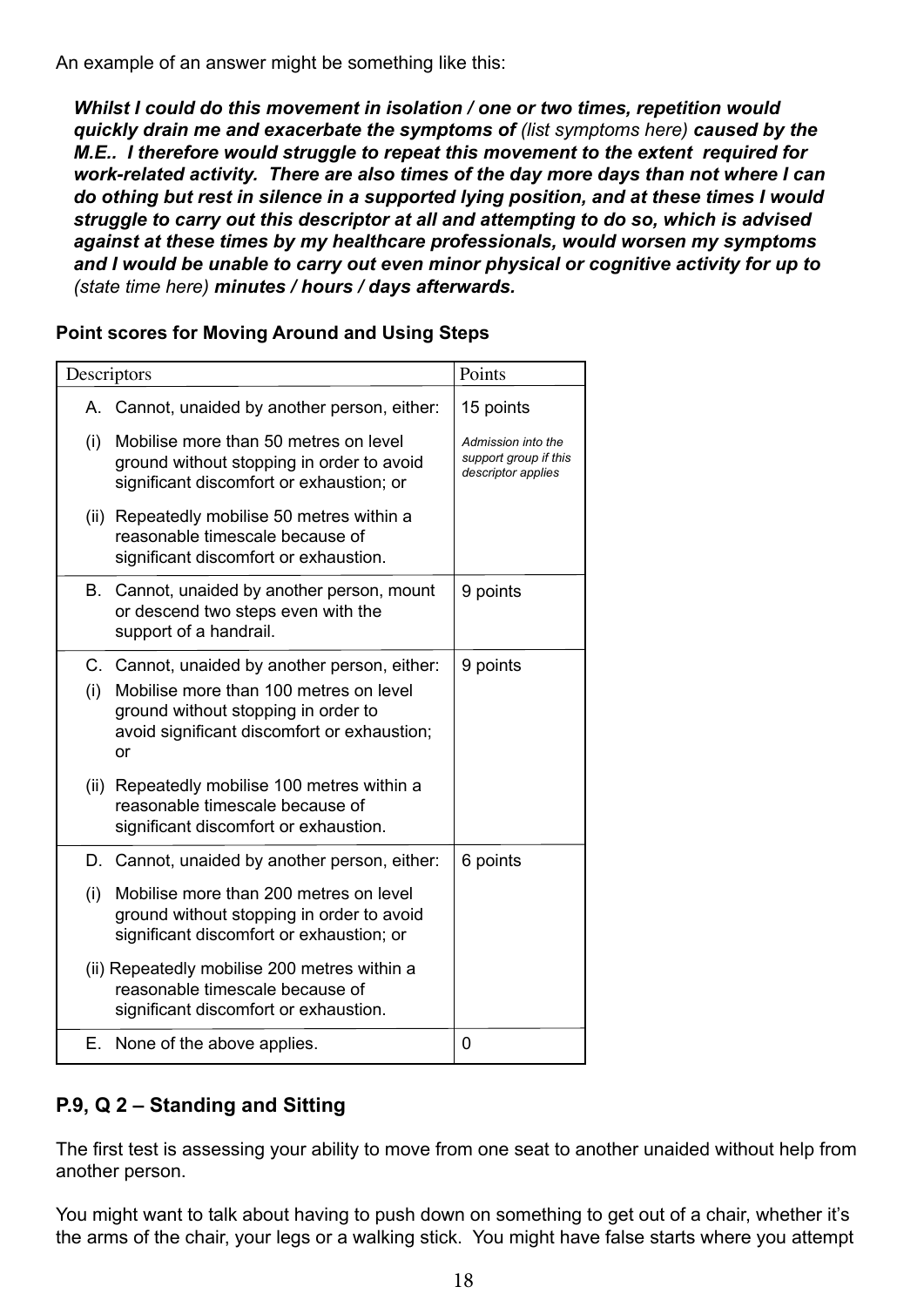to get up and then sit back down again straight away due to dizziness or poor balance.

It might drain you of energy or cause you pain. These are the types of things you need to think about and state.

As with the previous descriptor, many people tell us they are fine doing this, until we give a workplace example. I might ask them to imagine that they are at a desk working but a new person has joined and they have to keep getting up out of their chair every 15 minutes or so and move into the next seat to show the new person what to do. Again, the answer turns from a 'yes' into a 'no', due to the fact that they cannot repeat the movement.

So a sample answer might be exactly the same as the example given for going up and down two steps above. You might find that you are repeating this answer throughout a lot of the descriptors. That is fine and necessary if it holds true for the other descriptors, so don't be frightened to do so.

The next test in this section is looking at how long you can remain at a work-station with a combination of sitting and standing. Think about how long you can stand up for and think about how long you could sit for in a straight-backed chair with no arms, as you might be required to do at a work station.

Then think about whether you could maintain that duration repeatedly throughout the day or whether there are times of day you would have to sit slouched or semi-reclined or even lie down due to your symptoms.

A sample answer might be:

#### *I can stand for about 10 minutes before I get pain in my legs, I start to feel dizzy, my balance goes and my fatigue worsens considerably.*

*If I have to sit in a straight-backed chair for longer than 15 minutes, my pain and fatigue increase, I get cold and feel like I'm shaking internally and I experience flu-like malaise.* 

*So the length of time I could remain at a work station with a combination of standing and sitting without causing a significant increase in symptoms is 25 minutes.* 

*There are also times of day every day where I have to lie in a supported resting position to avoid further exacerbation of my symptoms and at these times I would be unable to safely and reliably remain at a work station.*

*If the time you remain at a work-station is longer, but you cannot do so reliably and repeatedly, you might want to say something like:*

*I can sometimes stay at a work station for longer than 30 minutes. However, this is the minority of the time and I cannot do so repeatedly or at will because of the way that my symptoms of (list symptoms here) caused by the M.E. fluctuate throughout the day. Also, when I do so it exacerbates my (list symptoms here that are exacerbated by standing for longer) and it can take up to (insert figure) minutes / hours / days for those symptoms to calm down.*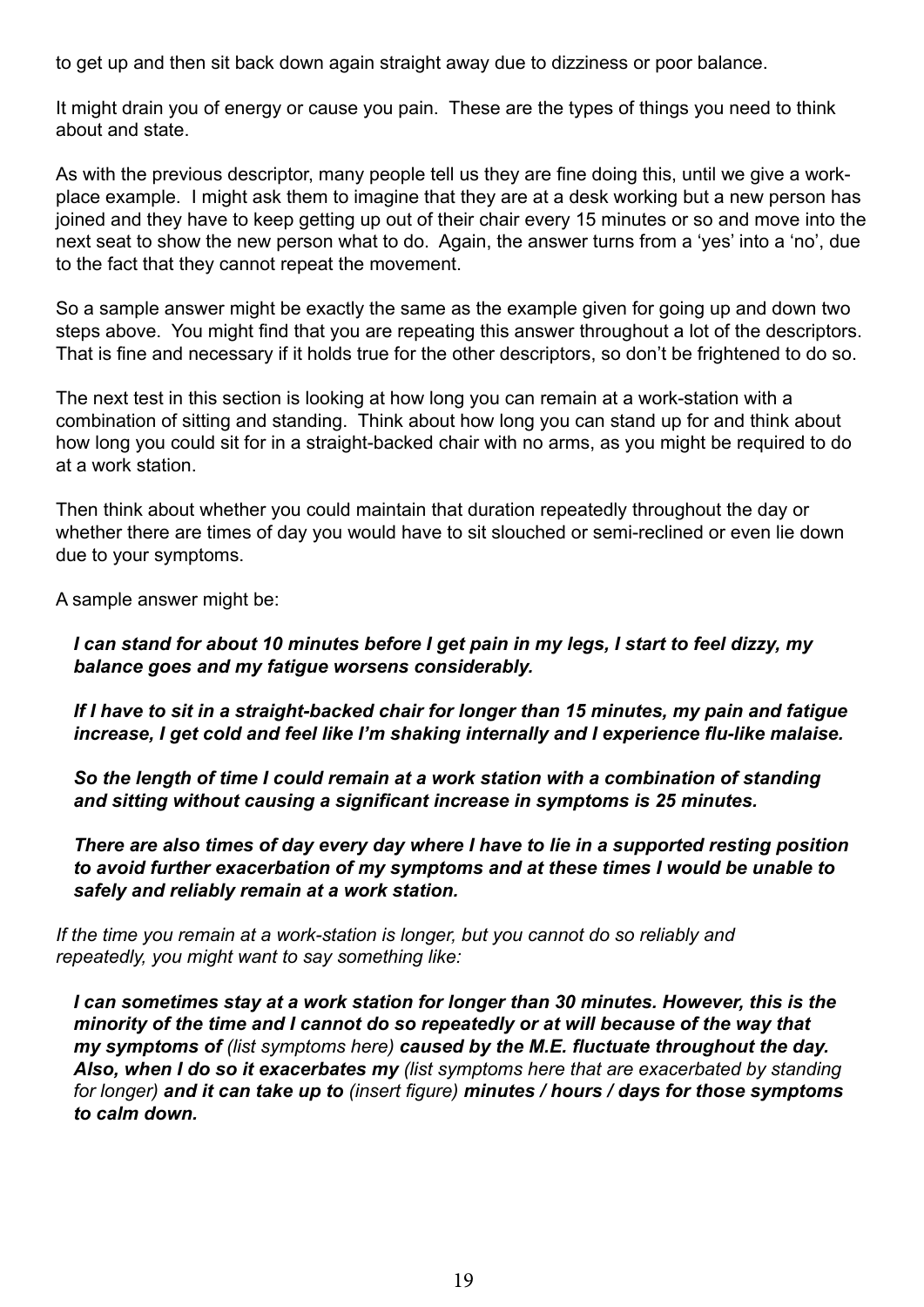# **Point scores for Standing and Sitting**

| Descriptors                                                                                                                                                                                                                                                                                                                                                                           | Points                                                                         |
|---------------------------------------------------------------------------------------------------------------------------------------------------------------------------------------------------------------------------------------------------------------------------------------------------------------------------------------------------------------------------------------|--------------------------------------------------------------------------------|
| A. Cannot move between one seated position<br>and another seated position which are<br>located next to one another without<br>receiving physical assistance from another<br>person.                                                                                                                                                                                                   | 15 points<br>Admission into the<br>support group if this<br>descriptor applies |
| Cannot, for the majority of the time, remain<br>В.<br>at a work station:<br>standing unassisted by another person<br>(i)<br>(even if free to move around);<br>(ii) sitting (even in an adjustable chair); or<br>(iii) a combination of paragraphs (i) and (ii) for<br>more than 30 minutes, before needing<br>to move away in order to avoid significant<br>discomfort or exhaustion. | 9 points                                                                       |
| C. Cannot, for the majority of time, remain<br>at a work-station:<br>standing unassisted by another person<br>(i)<br>(even if free to move around).<br>(ii) sitting (even in an adjustable chair); or<br>(iii) a combination of paraphs (i) and (ii) for<br>more than an hour before needing to move<br>away in order to avoid significant<br>discomfort or exhaustion.               | 6 points                                                                       |
| D. None of the above applies.                                                                                                                                                                                                                                                                                                                                                         | 0                                                                              |

# **P9, Q 3 – Reaching**

This question is assessing whether you can reach up with either arm, above waist height. Different points are awarded depending on how high you can lift your arms.

Again, most people tell me they can do all of the movements asked about in the descriptor, but when I put them into a work context, such as stacking shelves or filing, the answer turns into a 'no'.

One of the main reasons that people with M.E. struggle with these movements is because they cannot sustain or repeat them. So think about whether you have any difficulties holding your arms up for long enough to wash, dry or brush your hair for example. Do you have difficulty looking through your clothes in the wardrobe, hanging washing on the line or putting dishes away in a cupboard above waist height?

A sample answer might look like very similar to the previous examples, but you might want to include information here about not just repeating this movement, but sustaining it for long enough to carry out a task due to your limbs feeling leaden due to the fatigue and weakness caused by the M.E. or it might be pain that impedes your ability to do this.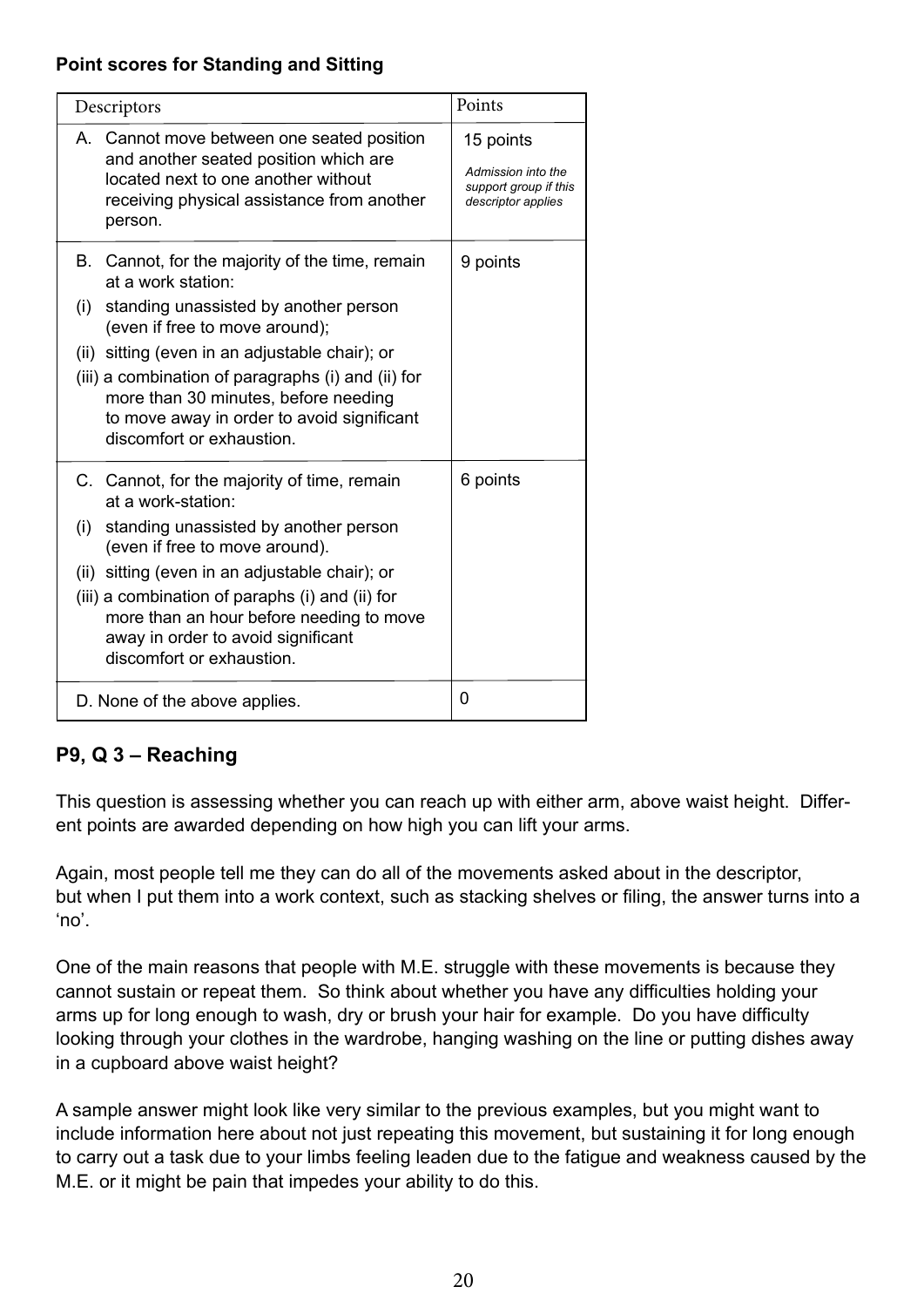# **Point scores for Reaching**

| Descriptors                                                                                    | Points                                                                         |
|------------------------------------------------------------------------------------------------|--------------------------------------------------------------------------------|
| A. Cannot raise either arm as if to put<br>something in the top pocket of a coat or<br>jacket. | 15 points<br>Admission into the<br>support group if this<br>descriptor applies |
| B. Cannot raise either arm to top of head as if<br>to put on a hat.                            | 9 points                                                                       |
| C. Cannot raise either arm above head height<br>as if to reach for something.                  | 9 points                                                                       |
| D. None of the above applies                                                                   | O                                                                              |

# **P10, Q 4 – Picking up and moving things – using your upper body and either arm**

This question assesses your ability to pick up items such as a one- pint carton of liquid, a two-pint (litre) carton of liquid or a light large object such as an empty cardboard box. Think about the movements involved.

Do you have co-ordination difficulties that leave you prone to dropping, spilling or knocking things over when you try to move them? Does this happen more often than not? Do you have muscle weakness or reduced grip due to the fatigue caused by the M.E. that would make these movements difficult? Does picking up and moving something cause you pain, fatigue, breathlessness or dizziness?

If you can do these movements once, could you do them repeatedly? For example, if you worked on a checkout or a production line and had to repeatedly pick up and move objects of this type?

When you think about moving a cardboard box, your arms will be further apart and you may have to twist your body to pick it up and move it. Do you have pain or back problems that would make this movement difficult? Could you do it repeatedly? Are there similar large but light items that you have difficulty moving such as a pillow from one side of the bed to another?

Are there times of day you couldn't do these movements at all? How many times or for how long do you think you would be able to do these movements before you began to exacerbate your cognitive or physical M.E. symptoms? How long would it take you to recover? Which symptoms would you exacerbate?

#### **Point scores for Picking up and moving or transferring by use of the upper body and arms**

| Descriptors                                                                    | Points                                                                         |
|--------------------------------------------------------------------------------|--------------------------------------------------------------------------------|
| A. Cannot pick up and move a 0.5 litre carton<br>full of liquid.               | 15 points<br>Admission into the<br>support group if this<br>descriptor applies |
| B. Cannot pick up and move a one litre<br>carton full of liquid.               | 9 points                                                                       |
| C. Cannot transfer a light but bulky object<br>such as an empty cardboard box. | 6 points                                                                       |
| D. None of the above applies                                                   |                                                                                |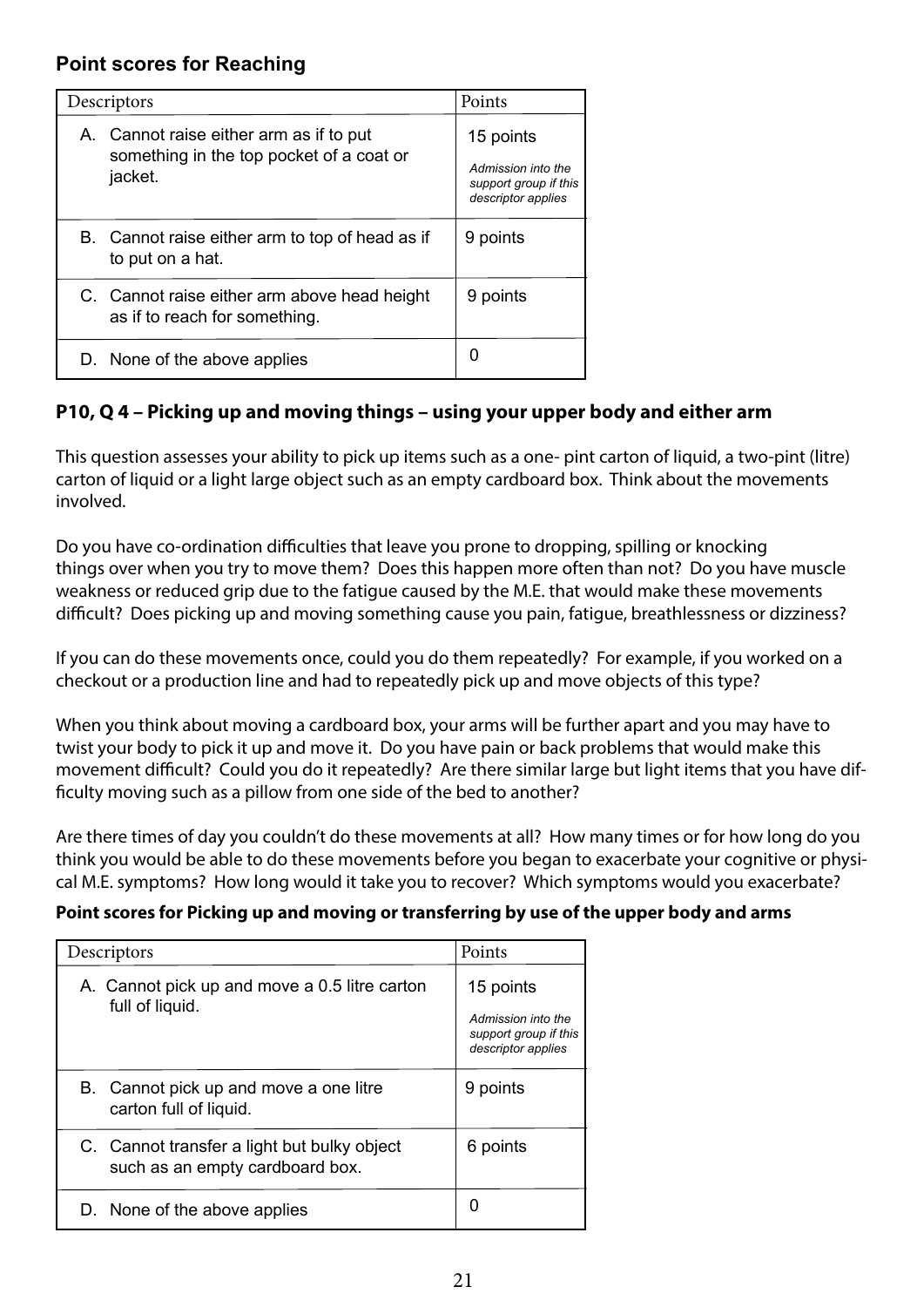# **P.10, Q 5 - Manual dexterity (using your hands)**

This question is assessing whether you have difficulties using your hands to press, turn, pick up and manipulate objects. If you can't do it with one hand, can you do it with the other? Can you do some movements but not others? Which ones can't you do and why? If you can do all of them, is it timelimited or can you do them repeatedly? For example, most people we see cannot hold a pen for long enough to complete the ESA50 questionnaire in one go.

Imagine you were at work, working in a change counter in an amusement arcade. How long could you keep picking up and manipulating change before it exacerbated your symptoms or your coordination started to go and you started to drop things? Would you get tremors, pain, spasms or reduced grip, the more you tried to push on through?

Is your time on a keyboard or mouse limited due to muscle fatigue from minor repeated movements? You might have examples around manipulating buttons, zips or laces when getting dressed. You might have an adapted car because of your problems with dexterity. You might have a problem gripping your key to get through the front door when your symptoms flare up.

Your answer might be something like,

*While I can do all of these movements, repetition of them would quickly exacerbate my symptoms of pain, fatigue and flu-like malaise and my coordination and dexterity would quickly worsen, so I would be unable to carry these movements out with the degree of repeatability required for work-related activity.* 

*In addition, there are times of the day where I can do nothing other than rest in silence in a supported lying position because of the extent of my symptoms / in order to avoid further exacerbation of symptoms, so at these times I would be unable to repeatedly and reliably carry out any of these movements.*

| Descriptors                                                                                                                           | Points                                                                         |
|---------------------------------------------------------------------------------------------------------------------------------------|--------------------------------------------------------------------------------|
| A. Cannot press a button (such as a<br>telephone keypad) with either hand and<br>cannot turn the pages of a book with<br>either hand. | 15 points<br>Admission into the<br>support group if this<br>descriptor applies |
| B. Cannot pick up a £1 coin or equivalent<br>with either hand.                                                                        | 15 points                                                                      |
| C. Cannot use a pen or pencil to make a<br>meaningful mark with either hand.                                                          | 9 points                                                                       |
| D. Cannot single-handedly use a suitable<br>keyboard or mouse.                                                                        | 9 points                                                                       |
| E. None of the above applies.                                                                                                         | 0                                                                              |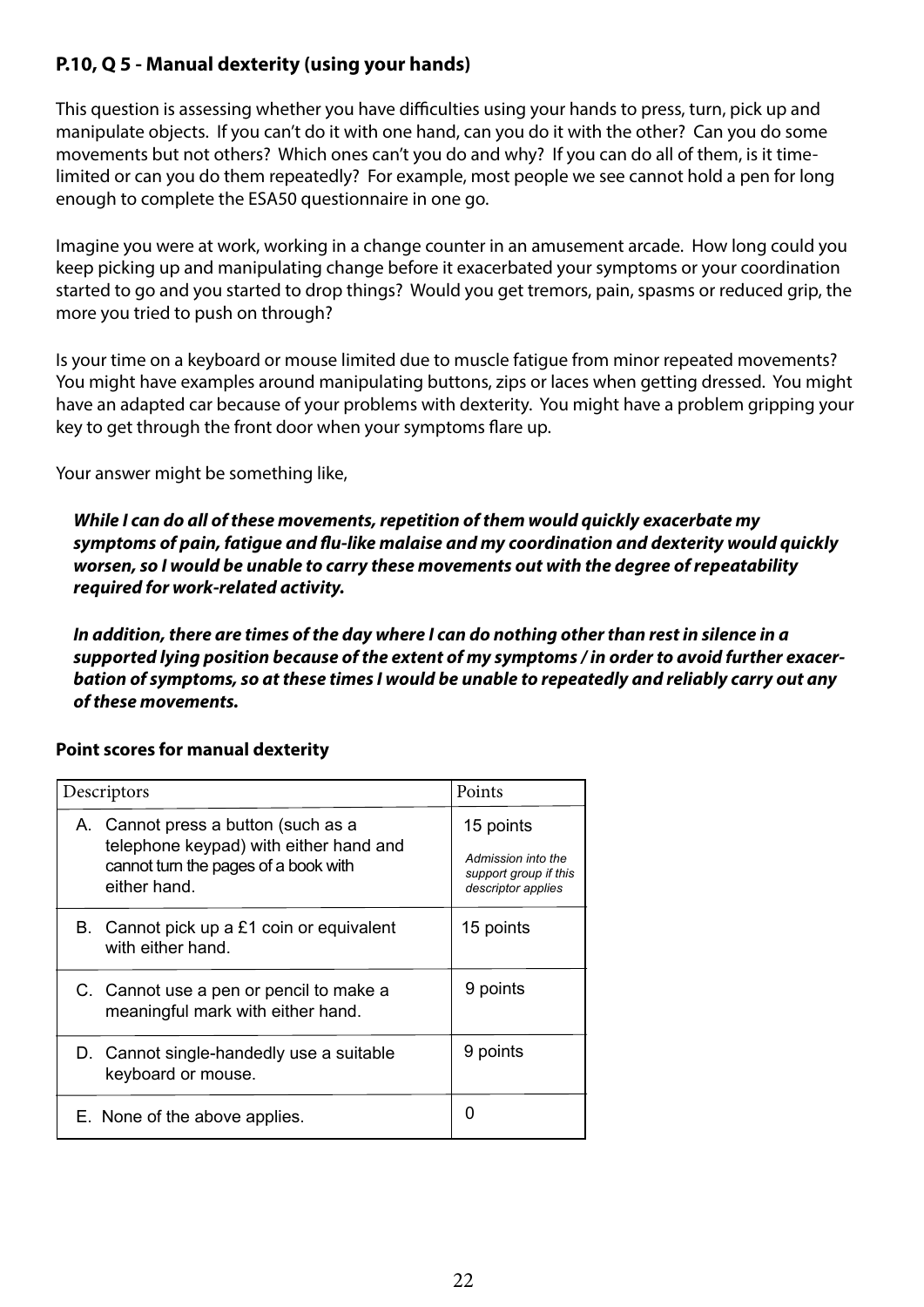# **P.11, Q 6 – Making self understood through speaking, writing, typing, or other means which are normally or could reasonably be used, unaided by another person.**

This descriptor is assessing your ability to convey a simple message by any of the above means. I ask people to imagine that they are at their most brainfogged moment of the day and they have dropped some water on the floor. Could they then tell someone who walked in the room to be careful as there is water on the floor?

It is rare that we see someone with M.E. score points either in an ESA assessment or a PIP assessment for communicating. However, it is still worth describing whether you can communicate in a sustained and repeated way as would be required in a work-related situation and also about the after-effects.

For example, you might be able to communicate for an hour or two at a time within a day, but that might leave you unable to communicate reliably or repeatedly for the rest of the day and you may have to rest in silence until you have recovered from the exacerbation of symptoms it has caused. If this is the case, you would not be able to repeatedly and reliably communicate for 16 hours or more in a working week.

Explain what would happen if you tried to push past your limit.

Perhaps it is a feeling like someone is squeezing your brain inside your head, electric shock type sensations, internal tremors or you might lose the inability to express yourself, have difficulties with word finding, etc. Does your mind start to go blank? Do you forget what you meant to say or what you were in the middle of saying? How long would it take you to recover?

### **Point scores for making self understood through speaking, writing, typing, or other means which are normally or could reasonably be used, unaided by another person**

| Descriptors                                                                 | Points                                                                         |
|-----------------------------------------------------------------------------|--------------------------------------------------------------------------------|
| A. Cannot convey a simple message, such as<br>the presence of a hazard.     | 15 points<br>Admission into the<br>support group if this<br>descriptor applies |
| B. Has a significant difficulty conveying a<br>simple message to strangers. | 15 points                                                                      |
| C. Has some difficulty conveying a simple<br>message to strangers.          | 6 points                                                                       |
| D. None of the above applies                                                |                                                                                |

### **P.11, Q 7 – understanding communication by: (i) verbal means (such as hearing or lip reading) alone; (ii) non-verbal means (such as reading 16-point print or Braille alone; or (iii) a combination of sub-paragraphs (i) and (ii), using any aid that is normally or could reasonably be used, unaided by another person.**

This descriptor assesses your difficulties in understanding either written or verbal communication. There might be times of day where you cannot process verbal or written information or where you can – but brainfog and fatigue exacerbation makes it physically hurt to do so.

Do you have to take someone with you to appointments or record things because you phase out and miss important information? Do you have to ask people to repeat themselves? Are there times of day where your brainfog is so bad that you wouldn't attempt a conversation or a phonecall or to read a let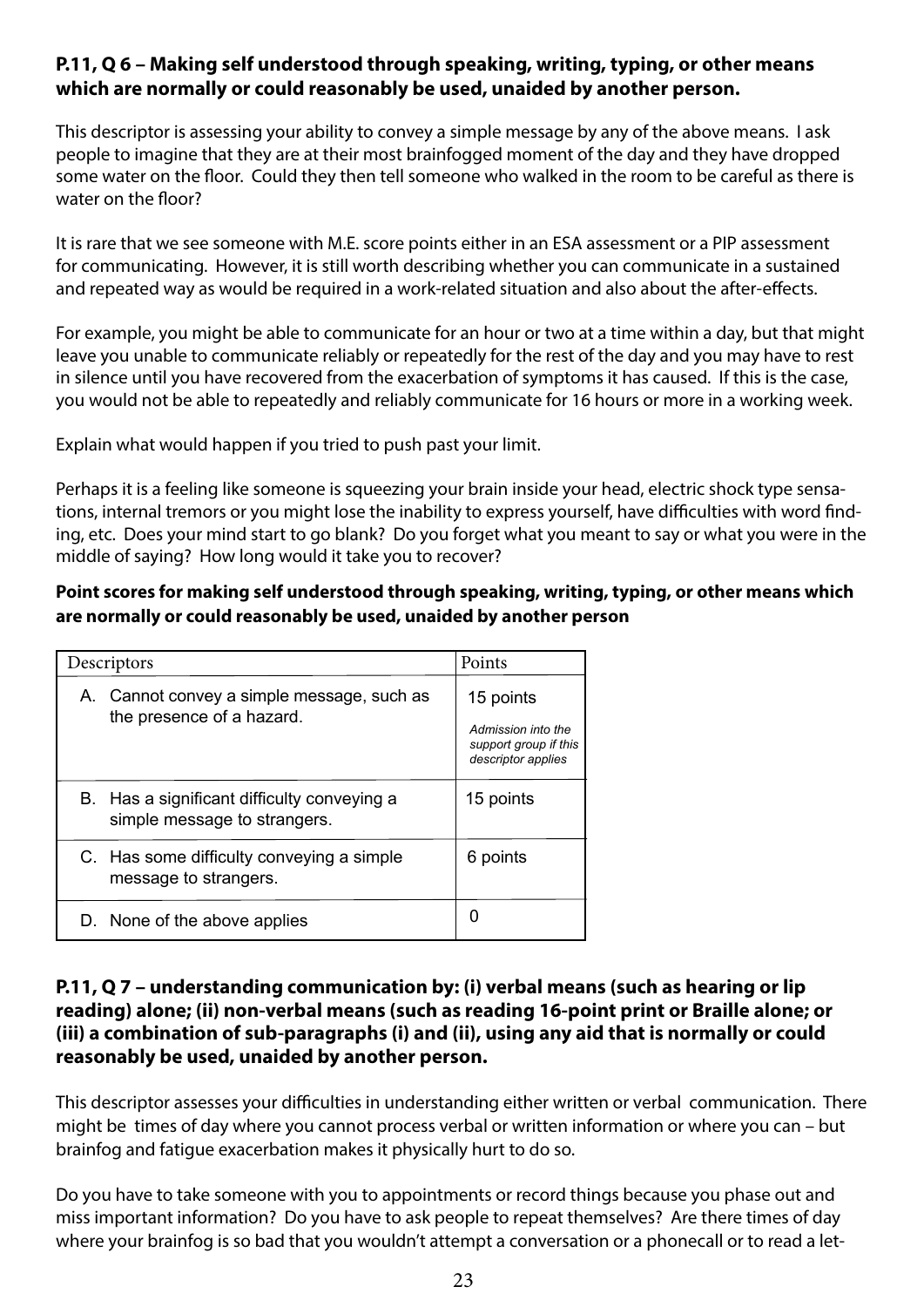ter? Can you read or listen for a short duration, but any longer becomes problematic? How long? What symptoms prevent you from continuing? Do you use a screen reader, other voice-activated software, a magnifier or audio books to read?

**Point scores for understanding communication by: (i) verbal means (such as hearing or lip reading) alone; (ii) non-verbal means (such as reading 16-point print or Braille alone; or (iii) a combination of sub-paragraphs (i) and (ii), using any aid that is normally or could reasonably be used, unaided by another person.** 

| Descriptors                                                                                                    | Points                                                                         |
|----------------------------------------------------------------------------------------------------------------|--------------------------------------------------------------------------------|
| A. Cannot understand a simple message,<br>such as the location of a fire escape, due<br>to sensory impairment. | 15 points<br>Admission into the<br>support group if this<br>descriptor applies |
| B. Has significant difficulty understanding a<br>simple message from a stranger due to<br>sensory impairment.  | 15 points                                                                      |
| C. Has some difficulty understanding a simple<br>message from a stranger due to sensory<br>impairment.         | 6 points                                                                       |
| D. None of the above applies                                                                                   |                                                                                |

# **P.12, Q 8 – Navigation and maintaining safety using a guide dog or other aid if either or both are normally used or could reasonably be used.**

This descriptor is about your visual ability to get around safely. It is not assessing your cognitive or physical ability to get around. Do you get blurred vision at points in the day, floaters or have a visual impairment that affects your ability to see to get around safely and reliably? If so, state that here.

### **Point scores for navigation and maintaining safety using a guide dog or other aid if either or both are normally used or could reasonably be used.**

| Descriptors                                                                                                                                                        | Points    |
|--------------------------------------------------------------------------------------------------------------------------------------------------------------------|-----------|
| A. Unable to navigate around unfamiliar<br>surroundings, without being accompanied<br>by another person, due to sensory<br>impairment.                             | 15 points |
| B. Cannot safely complete a potentially<br>hazardous task such as crossing the road,<br>without being accompanied by another<br>person, due to sensory impairment. | 15 points |
| C. Unable to navigate around unfamiliar<br>surroundings, without being accompanied<br>by another person, due to sensory<br>impairment.                             | 9 points  |
| D. None of the above applies                                                                                                                                       | 0         |

### **P.12, Q 9 – Absence or loss of control whilst conscious leading to extreme evacuation of the bowel and / or bladder, other than enuresis (bed-wetting), despite the wearing or use of any aids or adaptations which are normally or could reasonably be worn or used.**

People often shy away from this descriptor, which is assessing whether you have your voiding of either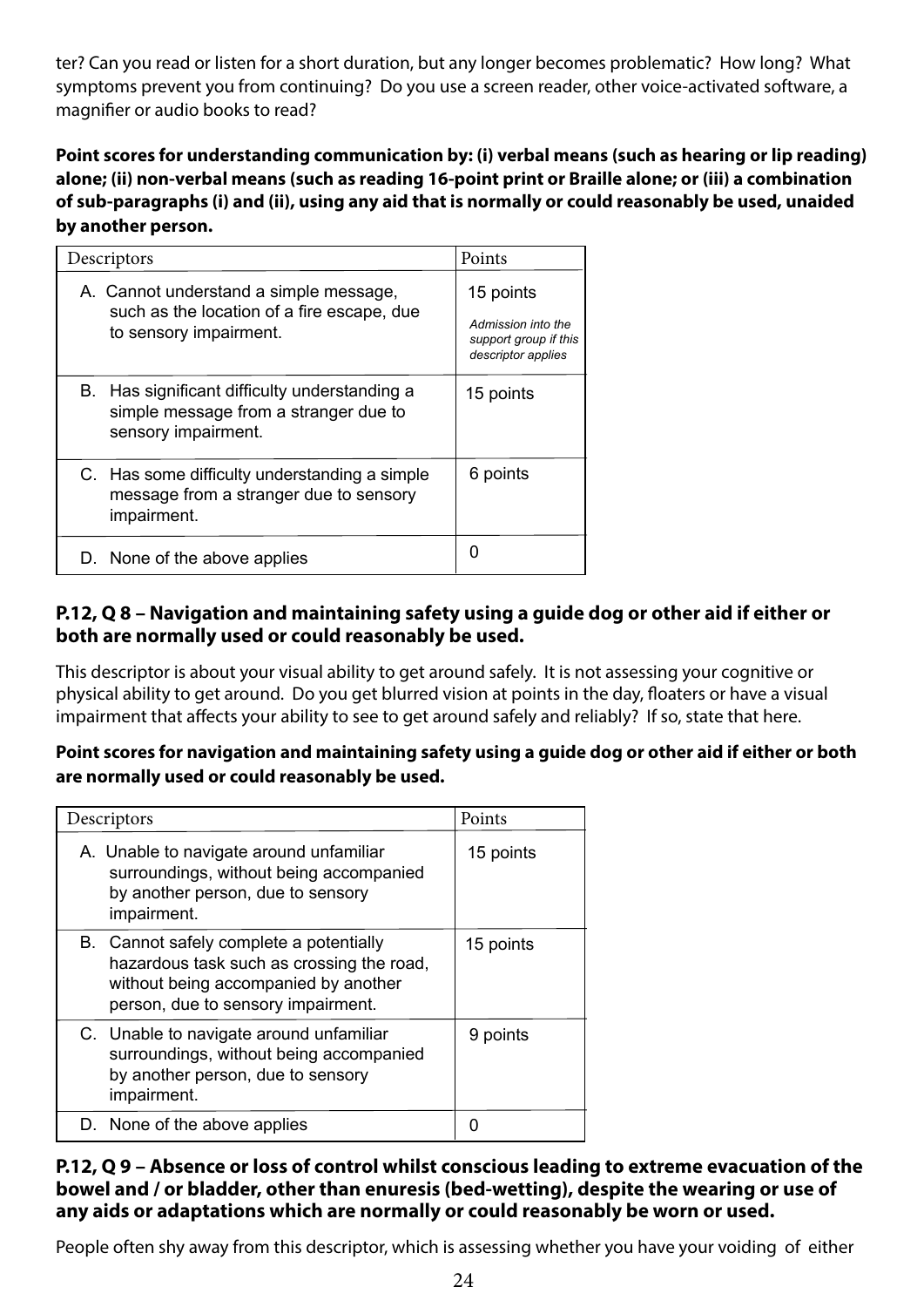bladder or bowel that is extensive enough to require a wash or change of underwear, despite using aids such as pads or a stoma or catheter. However, if you do have bladder issues, which many people with M.E. do, being honest could put you in the Support Group. Remember to include information about frequency here.

**Point scores for absence or loss of control whilst conscious leading to extreme evacuation of the bowel and / or bladder, other than enuresis (bed-wetting), despite the wearing or use of any aids or adaptations which are normally or could reasonably be worn or used.**

| Descriptors                                                                                                                                                                                                                                                                         | Points                                                                         |
|-------------------------------------------------------------------------------------------------------------------------------------------------------------------------------------------------------------------------------------------------------------------------------------|--------------------------------------------------------------------------------|
| A. At least once a week experiences:<br>(i) loss of control leading to extensive<br>evacuation of the bowel and/or voiding of<br>the bladder; or<br>(ii) substantial leakage of the contents of<br>a collecting device, sufficient to require<br>cleaning and a change in clothing. | 15 points<br>Admission into the<br>support group if this<br>descriptor applies |
| B. The majority of the time is at risk of loss<br>of control leading to extensive evacuation<br>of the bowel and/or voiding of the bladder,<br>sufficient to require cleaning and a change<br>of clothing, if not able to reach a toilet<br>quickly.                                | 6 points                                                                       |
| C. Neither of the above applies.                                                                                                                                                                                                                                                    | O                                                                              |

# **P.13, Q 10 – Consciousness during waking moments**

This descriptor assesses whether you have episodes of loss or altered consciousness, such as fits, faints or blackouts. Even if these are not frequent, if they are unpredictable it may still warrant some points as you do not know when it is going to happen. It does not include falling asleep.

The law states that altered consciousness may include clouding of mental faculties resulting in loss of control of thoughts and actions.

In reality, it is very difficult for someone with M.E. to score points on cognitive descriptors. However, if you believe that your cognitive dysfunction becomes so bad that it affects you to this extent, it would be worth mentioning here.

#### **Point scores for consciousness during waking moments**

| Descriptors                                                                                                                                                    | Points                                                            |
|----------------------------------------------------------------------------------------------------------------------------------------------------------------|-------------------------------------------------------------------|
| A. At least once a week has an involuntary                                                                                                                     | 15 points                                                         |
| episode of lost or altered consciousness<br>resulting in significantly disrupted<br>awareness or concentration.                                                | Admission into the<br>support group if this<br>descriptor applies |
| B. At least once a month has an involuntary<br>episode of lost or altered consciousness<br>resulting in significantly disrupted<br>awareness or concentration. | 9 points                                                          |
| C. None of the above applies                                                                                                                                   |                                                                   |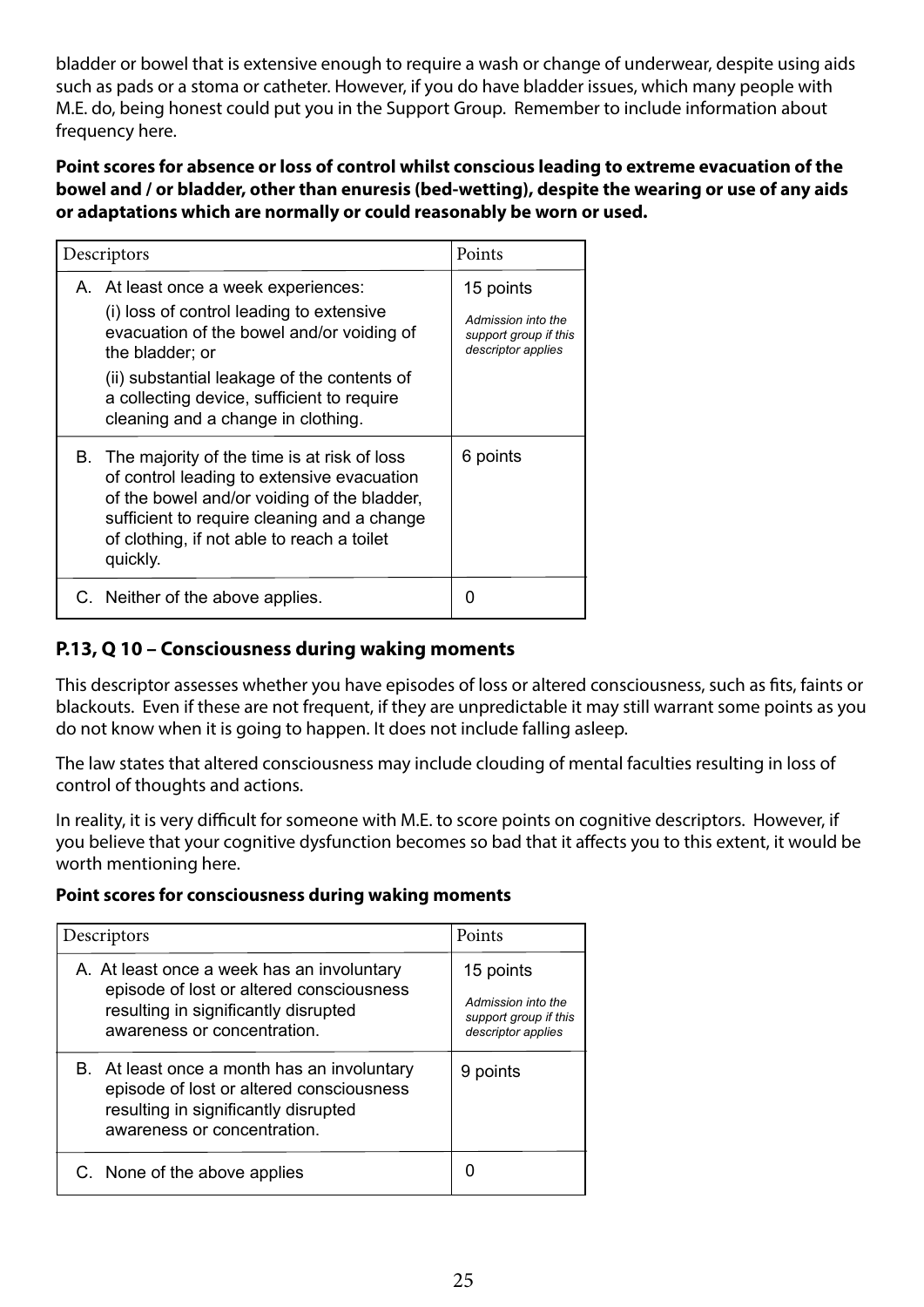# *Part 2 - "Mental, cognitive and intellectual function"*

In reality, people with M.E. rarely score points on cognitive tasks in benefit assessments, despite having medical evidence stating they have cognitive issues. The ME Association are currently in talks with Parliament to try and address this.

Just because this is the case, however, it does not mean you shouldn't put any cognitive issues down. Remember to talk about the problems you would have with performing a descriptor reliably and repeatedly, to the degree that would be required in a work-related situation, and also about any aftereffects of performing that descriptor.

Remember that you are being assessed on your ability to carry out that descriptor for 51% of the time or more. If you could carry out a descriptor only 49% of the time, you should be assessed as being unable to carry out that descriptor.

# **P.14, Q 11 - Learning Tasks**

This descriptor looks at your ability to learn and retain information to allow you to carry out a specific a task. If you have to read instructions every time you do that task or be shown more than once, then you have not learnt the task. As with the descriptors around physical impairment, pain, fatigue or other symptoms that you experience in performing any of the cognitive descriptors in a repeated manner, to the degree required in a work-related environment, should be taken into account, as should increasing difficulty in performing the descriptor during or after repetition.

#### **Point scores for learning tasks**

| Descriptors                                                                                                                                    | Points                                                                         |
|------------------------------------------------------------------------------------------------------------------------------------------------|--------------------------------------------------------------------------------|
| A. Cannot learn how to complete a simple<br>task, such as setting an alarm clock.                                                              | 15 points<br>Admission into the<br>support group if this<br>descriptor applies |
| B. Cannot learn how to complete a simple<br>task, such as setting an alarm clock.                                                              | 9 points                                                                       |
| C. Cannot lean anything beyond a<br>moderately complex task, such as the<br>steps involved in operating a washing<br>machine to clean clothes. | 6 points                                                                       |
| D. None of the above applies.                                                                                                                  | O                                                                              |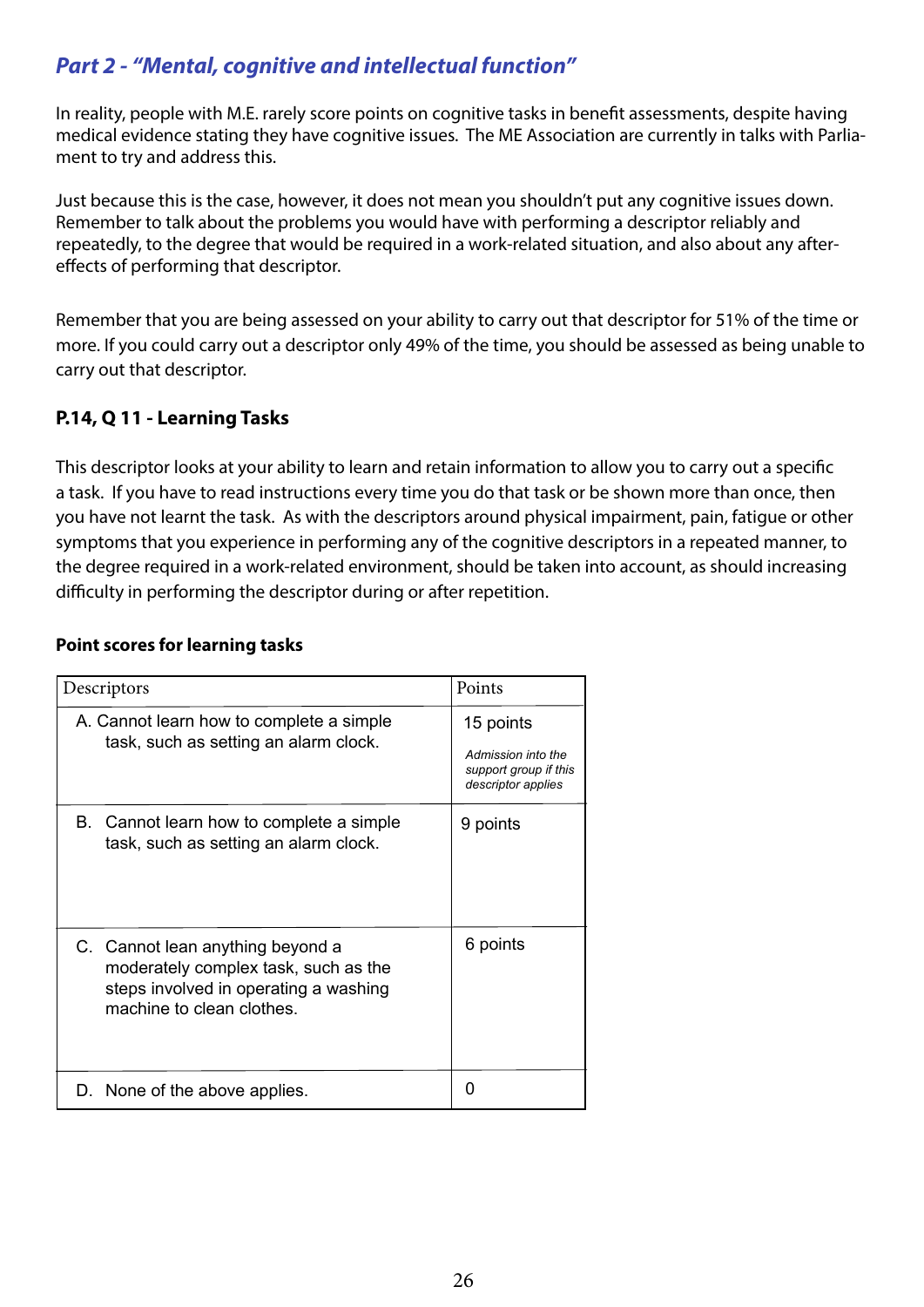# **P.15, Q 12 – Awareness of Everyday Hazards**

This descriptor is about your ability to recognise that something is dangerous or to recognise potential hazards. Are there are times of day when the brainfog is so bad that it might prevent you from analysing whether something is hot before touching it, for example picking up something hot in the kitchen without something to protect your hands from the heat or not noticing if there is something lying on the floor that you could trip over.

#### **Point scores for awareness of everyday hazards**

| Descriptors                                                                                                                                                                                                                                                 | Points                                                                         |
|-------------------------------------------------------------------------------------------------------------------------------------------------------------------------------------------------------------------------------------------------------------|--------------------------------------------------------------------------------|
| A. Reduced awareness of everday hazards<br>leads to a significant risk of:<br>(i) injury to self or others; or<br>(ii) damage to property or possessions such<br>that the claimant requires supervision for<br>the majority of the time to maintain safety. | 15 points<br>Admission into the<br>support group if this<br>descriptor applies |
| Reduced awareness of everyday hazards<br>В.<br>leads to a significant risk of:<br>injury to self or others; or<br>(i)<br>(ii) damage to property or possessions such<br>that the claimant frequently requires<br>supervision to maintain safety.            | 9 points                                                                       |
| C. Reduced awareness of everyday hazards<br>leads ro a significant risk of:<br>injury to self or others; or<br>(i)<br>(ii) damage to property or possessions such<br>that the claimant occasionally requires<br>supervision to maintain safety.             | 6 points                                                                       |
| D. None of the above applies.                                                                                                                                                                                                                               | O                                                                              |

# **P.15, Q 13 – Initiating and completing personal action**

This descriptor is looking at your ability to initiate a task, involving planning, organisation, problem solving or switching tasks. This is not looking at your physical ability to complete a task, rather any cognitive or mental difficulties you might have with the descriptor.

For example, if you experience depression alongside M.E., you may have difficulty with motivation to even start a task. Or you may be able to start a task but brainfog prevents you completing it within a reasonable timeframe. You may have to break tasks up because of this and do bits at a time.

You might have difficulty thinking clearly enough to plan and organise what you need to do or to solve a problem. You might find you get easily distracted or forget what you were doing if you get interrupted. Many tasks will require planning and organising.

For example, with cooking you would need to make a decision about what to eat, make sure you have the right ingredients to hand and be able to coordinate timings so that everything is cooked at the right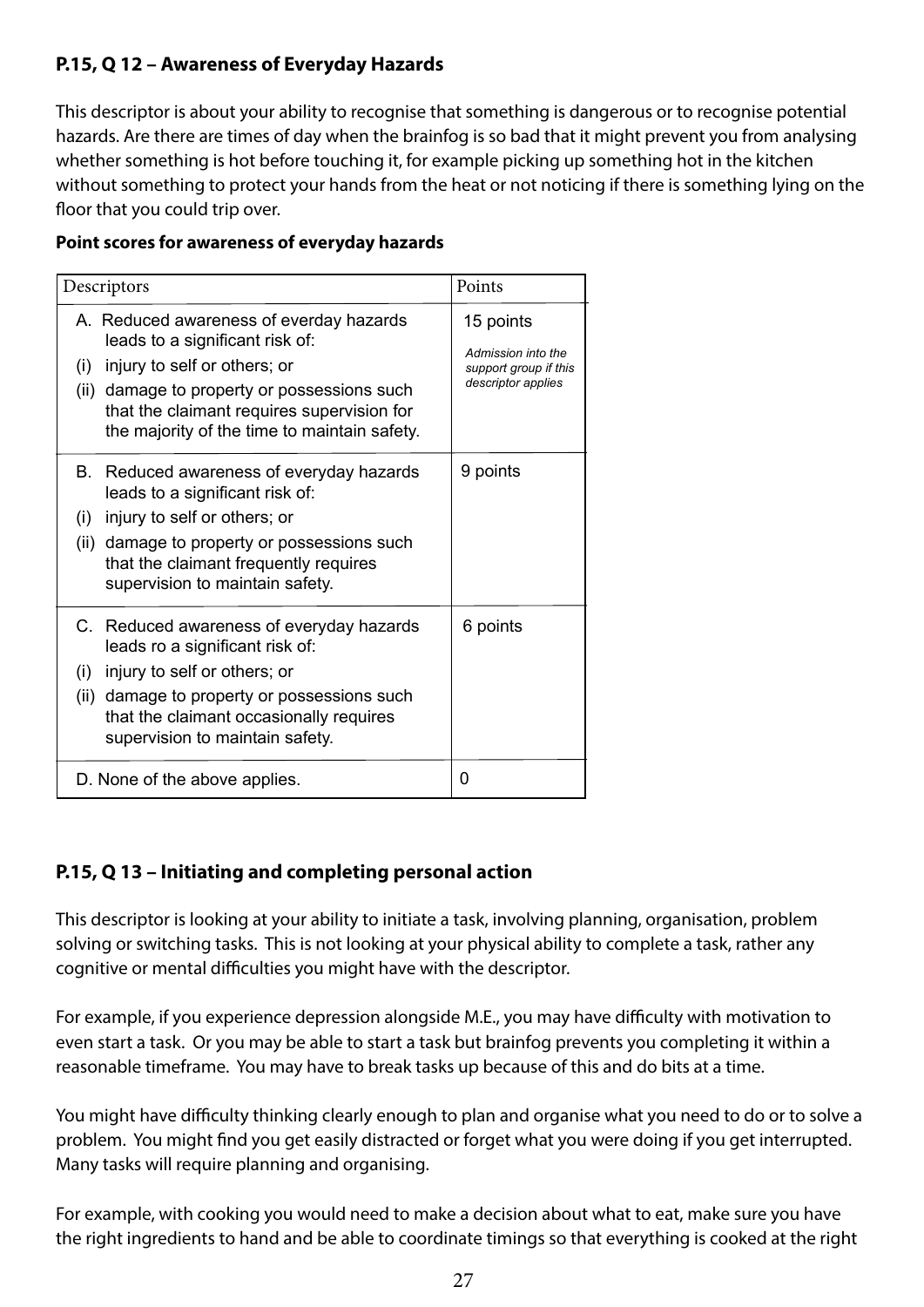time, possibly follow a sequence of instructions if using a recipe, etc. Would you get distracted in the middle of cooking or forget you'd left something on the stove?

In order to get into the support group you must be unable to either mentally or cognitively complete two tasks, one after another, within a reasonable time frame. Remember to note any after-effects of trying to carry out two cognitive tasks, one after another.

### **Point scores for Initiating and completing personal action**

| Descriptors                                                                                                                                                  | Points                                                                         |
|--------------------------------------------------------------------------------------------------------------------------------------------------------------|--------------------------------------------------------------------------------|
| A. Cannot, due to impaired mental function,<br>reliably initiate or complete at least two<br>sequential personal actions.                                    | 15 points<br>Admission into the<br>support group if this<br>descriptor applies |
| Cannot, due to impaired mental function,<br>В.<br>reliably initiate or complete at least two<br>sequential personal actions for the majority<br>of the time. | 9 points                                                                       |
| C. Frequently cannot, due to impaired mental<br>function, reliably initiate or complete at<br>least two sequential personal actions.                         | 6 points                                                                       |
| D. None of the above applies                                                                                                                                 | 0                                                                              |

# **P.16, Q 14 – Coping with Change**

This descriptor looks at whether changes to your normal routine make life "significantly more difficult" or unmanageable.

Think about both planned or unplanned changes. Think about how a change to your pacing schedule would make life much more difficult or unmanageable, both physically and cognitively.

If someone turned up unexpectedly when you were supposed to be resting and you had to communicate with them, would you be left so brainfogged afterwards that you would be unable to communicate with anyone else for a period of time? I

f you experience anxiety alongside M.E., the slightest change, even planned in advance, may increase your anxiety.

*(Point score box on next page)*.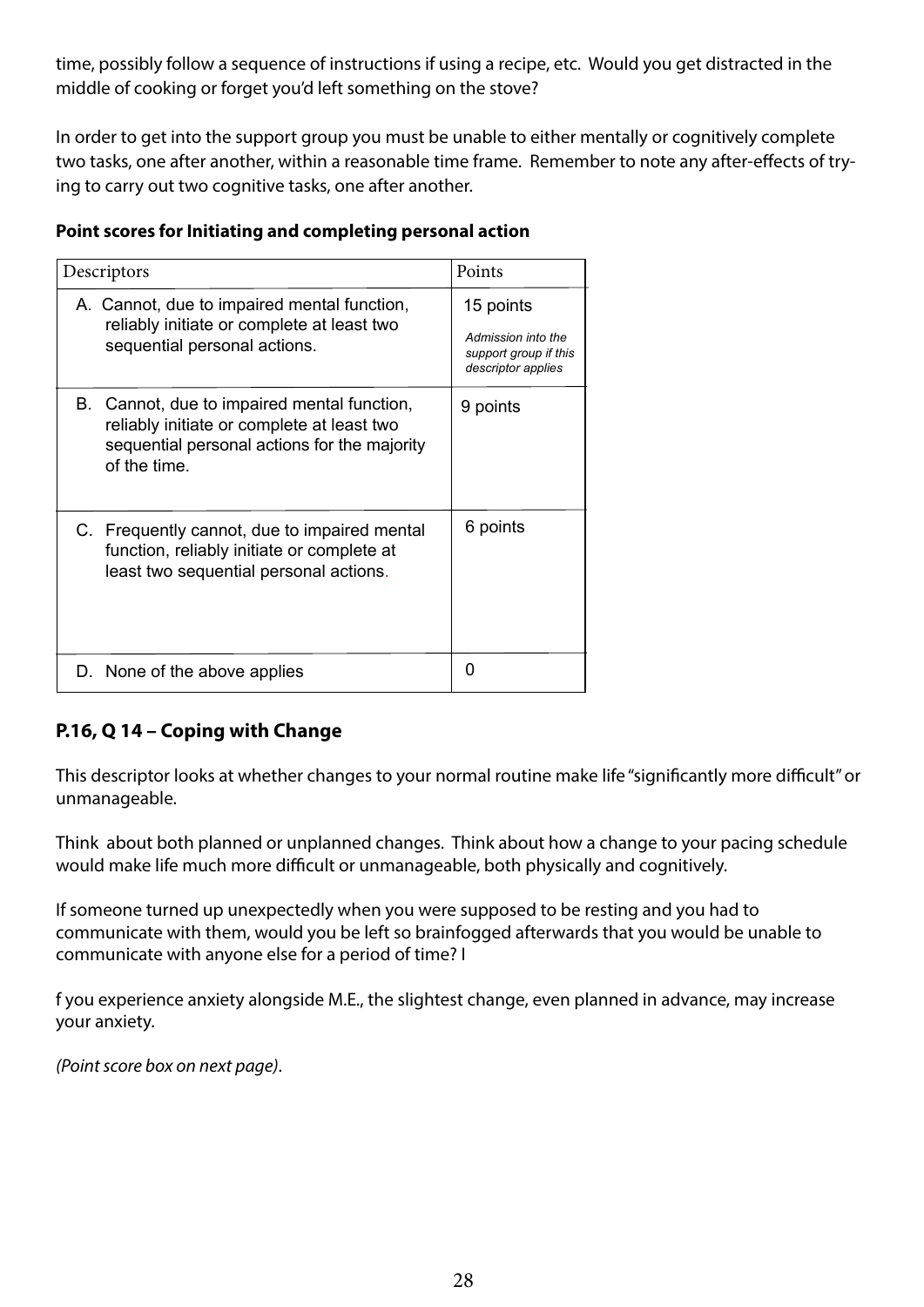| Descriptors                                                                                                                                                                                                           | Points                                      |
|-----------------------------------------------------------------------------------------------------------------------------------------------------------------------------------------------------------------------|---------------------------------------------|
| A. Cannot cope with any change to the extent<br>that day-to-day life cannot be managed.                                                                                                                               | 15 points<br>Admission into the             |
|                                                                                                                                                                                                                       | support group if this<br>descriptor applies |
| B. Cannot cope with minor planned change<br>(such as pre-arranged change to the<br>routine time scheduled for a lunch break)<br>to the extent that, overall, day-to-day life is<br>made significantly more difficult. | 9 points                                    |
| C. Cannot cope with minor unplanne change<br>(such as pre-arranged change to the<br>routine time scheduled for a lunch break)<br>to the extent that, overall, day-to-day is<br>made significantly more difficult.     | 6 points                                    |
| D. None of the above applies                                                                                                                                                                                          | O                                           |

# **P.16, Q 15 – Getting About**

This descriptor looks at your ability to travel without support from another person. This could be due to anxiety, depression or other mental health difficulties. It could also be due to difficulties with following and planning a route of a journey cognitively.

How would you cope if there was a replacement bus or a diversion to a route or a change to a bus or rail service for example? Would you be able to remember directions if you had to ask the way?

Remember to talk about mental or cognitive difficulties getting to both familiar and unfamiliar places unaccompanied. This descriptor is not looking at your physical ability to get out and about.

# P**oint scores for getting about**

| Descriptors                                                                                                                        | Points                                                                         |
|------------------------------------------------------------------------------------------------------------------------------------|--------------------------------------------------------------------------------|
| A. Cannot get to any place outside the<br>claimant's home with which the claimant<br>is familar.                                   | 15 points<br>Admission into the<br>support group if this<br>descriptor applies |
| В.<br>Is unable to get to a specified place with<br>which the claimant is familar, without being<br>accompanied by another person. | 9 points                                                                       |
| C. Is unable to get to a specified place with<br>which the claimant is unfamiliar, without<br>being accompanied by another person. | 6 points                                                                       |
| D. None of the above applies                                                                                                       |                                                                                |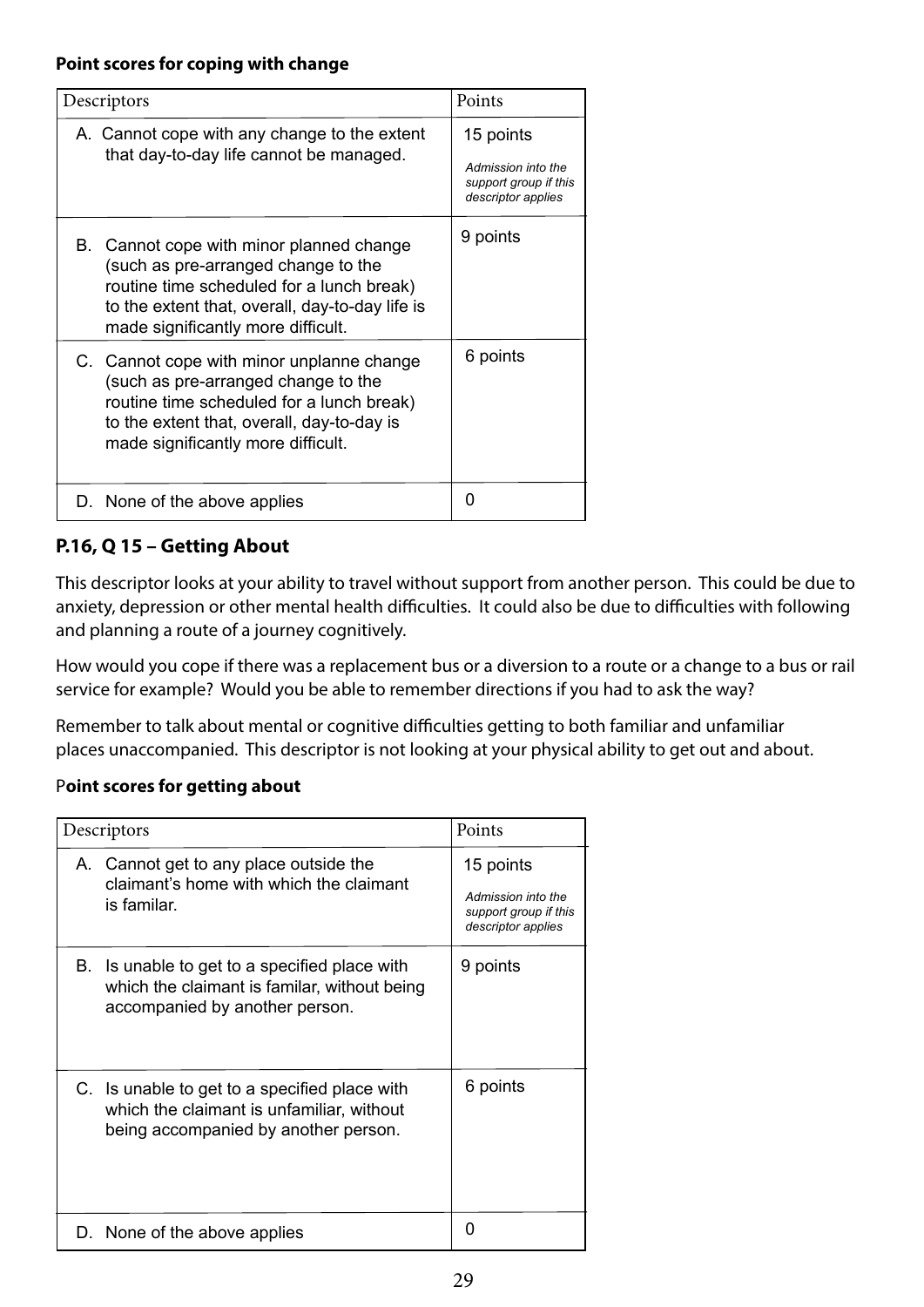# **P.17, Q 16 – Coping with Social Engagement**

This looks at your mental and cognitive ability to engage with other people – if you have difficulty communicating for significant periods of time due to brainfog, word-finding difficulties, short-term memory problems, poor concentration, etc. However, if you are able to answer your assessor's questions at assessment, you are generally assessed as being fine with social engagement.

Remember to talk about the difficulties of engaging repeatedly or reliably with respect to your cognitive ability to do so, not your physical ability. If engaging socially drains you, you can talk about how it worsens your other symptoms. If you have anxiety or depression, or have lost confidence around people, you might become isolated. If you have lost confidence around people, it must be "significant", not just "shyness" or "reticence".

| Point scores for coping with social engagement |  |  |  |
|------------------------------------------------|--|--|--|
|------------------------------------------------|--|--|--|

| Descriptors |                                                                                                                                                                                                                               | Points                                                                         |
|-------------|-------------------------------------------------------------------------------------------------------------------------------------------------------------------------------------------------------------------------------|--------------------------------------------------------------------------------|
| А.          | Engagement in social contact is always<br>precluded due to difficulty relating to<br>others or significant distress experienced<br>by the claimant.                                                                           | 15 points<br>Admission into the<br>support group if this<br>descriptor applies |
| В.          | Engagement is social contact with<br>someone unfamiliar to the claimant is<br>always precluded due to difficulty relating<br>to others or significant distress<br>experienced by the claimant.                                | 9 points                                                                       |
|             | C. Engagement in social contact with<br>someone unfamiliar to the claimant is not<br>possible for the majority of the time<br>due to difficulty relating to others or<br>significant distress experienced by the<br>claimant. | 6 points                                                                       |
|             | D. None of the above applies                                                                                                                                                                                                  | O                                                                              |

# **P.17, Q 17 – Appropriateness of Behaviour Engagement**

This descriptor is about your ability to control your behaviour "in an average workplace setting". This could be as a result of a mental health condition.

#### **Point scores for appropriateness of behaviour engagement**

|    | Descriptors                                                                                                                                 | Points                                                                         |
|----|---------------------------------------------------------------------------------------------------------------------------------------------|--------------------------------------------------------------------------------|
| А. | Has on a daily basis uncontrollable<br>episodes of aggressive or disinhibited<br>behaviour that would be unreasonable<br>in any work place. | 15 points<br>Admission into the<br>support group if this<br>descriptor applies |
| В. | Frequently has uncontrollable episodes<br>of aggressive or disinhibited behaviour that<br>would be unreasonable in any work place.          | 15 points                                                                      |
|    | C. Occasionally has uncontrollable episodes<br>of aggressive or disinhibited behaviour that<br>would be unreasonable in any work<br>place.  | 9 points                                                                       |
|    | D. None of the above applies                                                                                                                |                                                                                |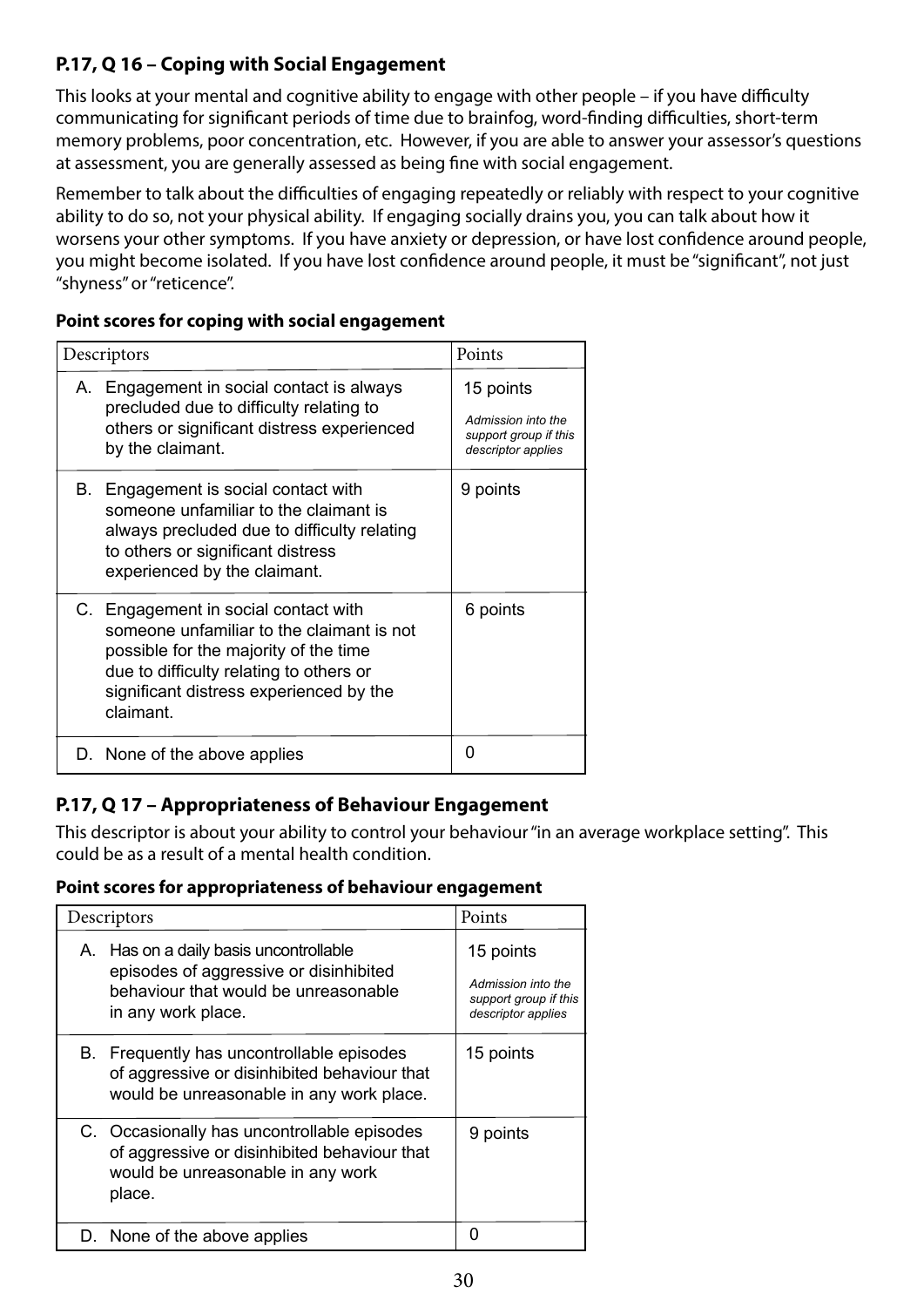# *Part 3 – Physical and Mental*

# **P.18, Q 18 – Conveying food or drink to the mouth/chewing or swallowing food or drink**

This looks at the effect of either your mental, physical or cognitive health on your ability to eat and drink. It's not about your ability to prepare food or drink – rather your ability to get it to your mouth and chew / swallow it.

Consider whether it takes you an unreasonable time to eat a meal because you have to keep stopping or resting, or whether there are times of day you wouldn't be able to convey food or drink to your mouth because your symptoms are so bad at that time. You might be unable to pick up your glass at times and have to use a straw, which might not be very effective. Do repeated movements worsen pain, fatigue, dizziness, etc?

You may also have depression and need prompting to eat or drink as you have no motivation.

#### **Point scores for conveying food or drink to the mouth/chewing or swallowing food or drink**

| Descriptors |                                                                                                                                                              | Points    |
|-------------|--------------------------------------------------------------------------------------------------------------------------------------------------------------|-----------|
|             | A. Cannot convey food or drink to the<br>claimant's own mouth without receiving<br>physical assistance from someone else;                                    | 15 points |
|             | B. Cannot convey food or drink to the<br>claimant's own mouth without repeatedly<br>stopping or experiencing breathlessness<br>or severe discomfort;         |           |
|             | C. Cannot convey food or drink to the<br>claimant's own mouth without receiving<br>reguilar prompting given by someone<br>else in the claimant's preence; or |           |
|             | D. Owing to a severe disorder of mood or<br>behaviour, fails to convey food or drink<br>to the claimant's own mouth without<br>receiving;                    |           |
| (i)         | physical assistance from someone else; or                                                                                                                    |           |
|             | (ii) regular prompting given by someone else<br>in the claimant's presence.                                                                                  |           |
| Е           | Cannot chew or swallow food or drink;                                                                                                                        |           |
| F.          | Cannot chew or swallow food or drink<br>without repeatedly stopping, experiencing<br>breathlessness or severe discomfort;                                    |           |
|             | G. Cannot chew or swallow food or drink<br>without repeatedly receiving regular<br>prompting given by someone else in the<br>claimant's presence; or         |           |
|             | H. Owing to a severe disorder of mood or<br>behaviour, fails to                                                                                              |           |
| (i)         | chew or swallow food or drink; or                                                                                                                            |           |
|             | (ii) chew or swallow food or drink without<br>repeatedly receiving regular prompting<br>given by someone else in the claimant's<br>presence.                 |           |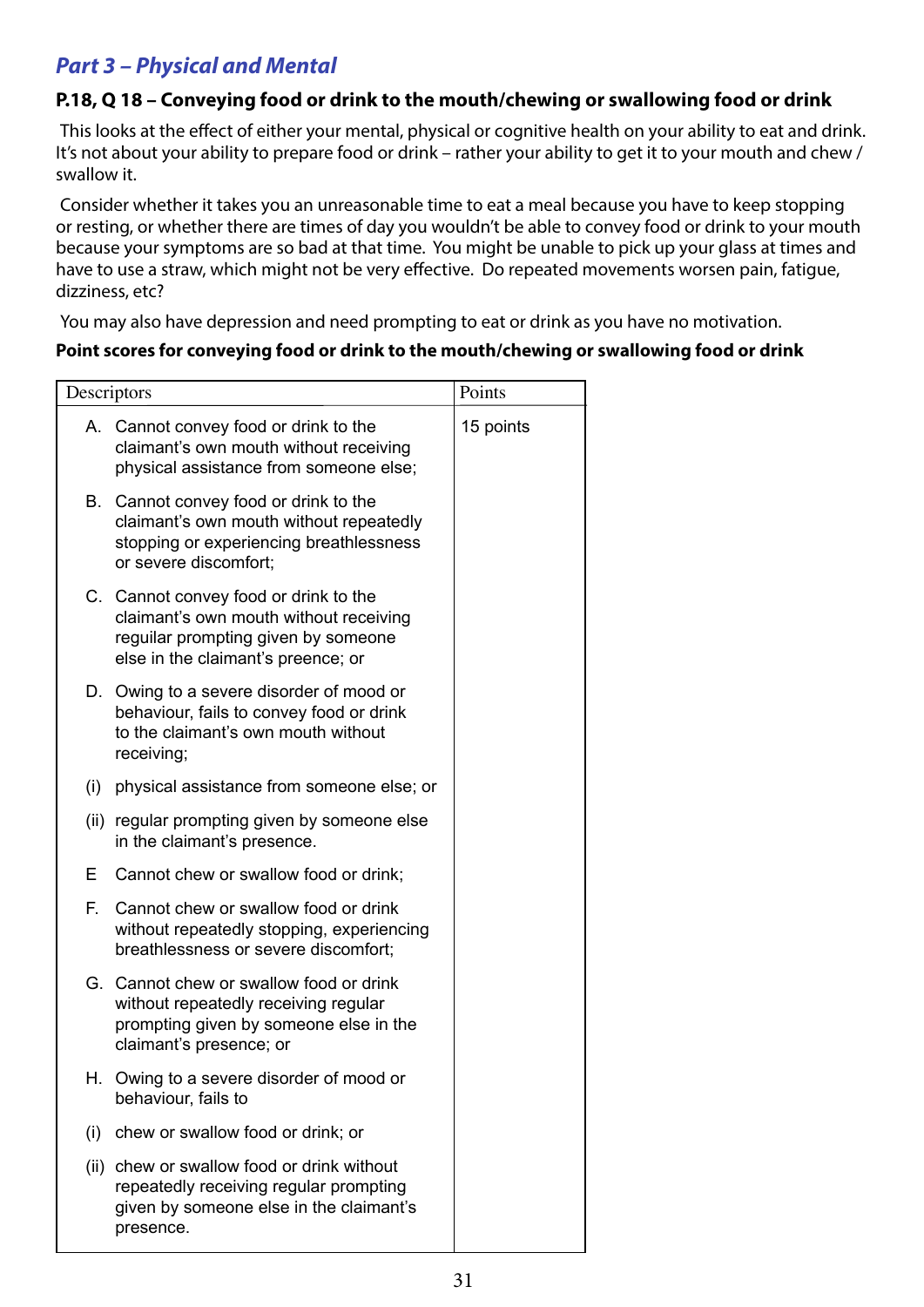### **P.19 – Face-to-face assessment**

This question is about help you might need to attend a face-to-face assessment. When answering, bear in mind that you not only have to deal with getting to an assessment centre, but also a potential wait of an hour or more to be seen sat upright in a straight-backed chair, possibly without arms, in a potentially busy and noisy assessment centre with strip lighting. You then have to get through the assessment itself, which can last up to an hour (although typically it is usually around half an hour). You then have the journey home.

If you feel that having to go to an assessment centre would set your condition back considerably, and you can get medical evidence to support this, you can write here that you would like to request a home visit – a healthcare professional from the DWP's chosen healthcare provider will then decide whether your condition is severe enough to warrant a home visit.

You might also want to ask for the assessment to be recorded, for somewhere with accessible parking close to the entrance, for the healthcare professional who is assessing you to be of the same gender as you, for a ground floor room, an accessible toilet nearby, or for someone to attend with you.

If your supporting evidence is strong enough and you have filled your form in clearly, you may not require a face-to-face at all. *See page 9, "Relevant Supporting Information" .*

### **P.20 – Self explanatory factual information.**

### **P.21 – Other Information**

If you already receive PIP, you might want to write this in here. While it is a different benefit, it will give a better picture of your limitations.

If you have had to get help to complete the form, you can state that here, or if it has taken you a long time or you have had to do a little bit over several weeks.

If you have any continuations from previous questions, they can go on this page as well.

You might want to mention that your condition means that your cells cannot make energy efficiently and that results in you having limited cognitive and physical energy available for even basic tasks of daily living. You might want to explain the cumulative effect of activity on your symptoms, or use the analogy of a mobile phone where the battery never charges fully, drains after a very short time and takes hours of recharging to get back to where it was.

Regulation 35 for ESA and paragraph 4, schedule 9 of the Universal Credit regulations state that, even if someone does not score enough points to pass the limited capability for work-related activity test, they may be treated as such if they can show that "the claimant suffers from some specific disease or bodily or mental disablement" and that, as a result, "there would be a substantial risk to the mental or physical health of any person if the claimant were found not to have limited capability for work-related activity". This encompasses risk to self or others. This is called the "Exceptional Circumstances" rule.

If you can get medical evidence to show that work-related activity would cause a substantial risk to your physical or mental health, then you should argue that you should be assessed under either of these regulations as having limited capability for work-related activity.

Regulation 29 for ESA and paragraph 4, schedule 8 of the Universal Credit regulations state that, even if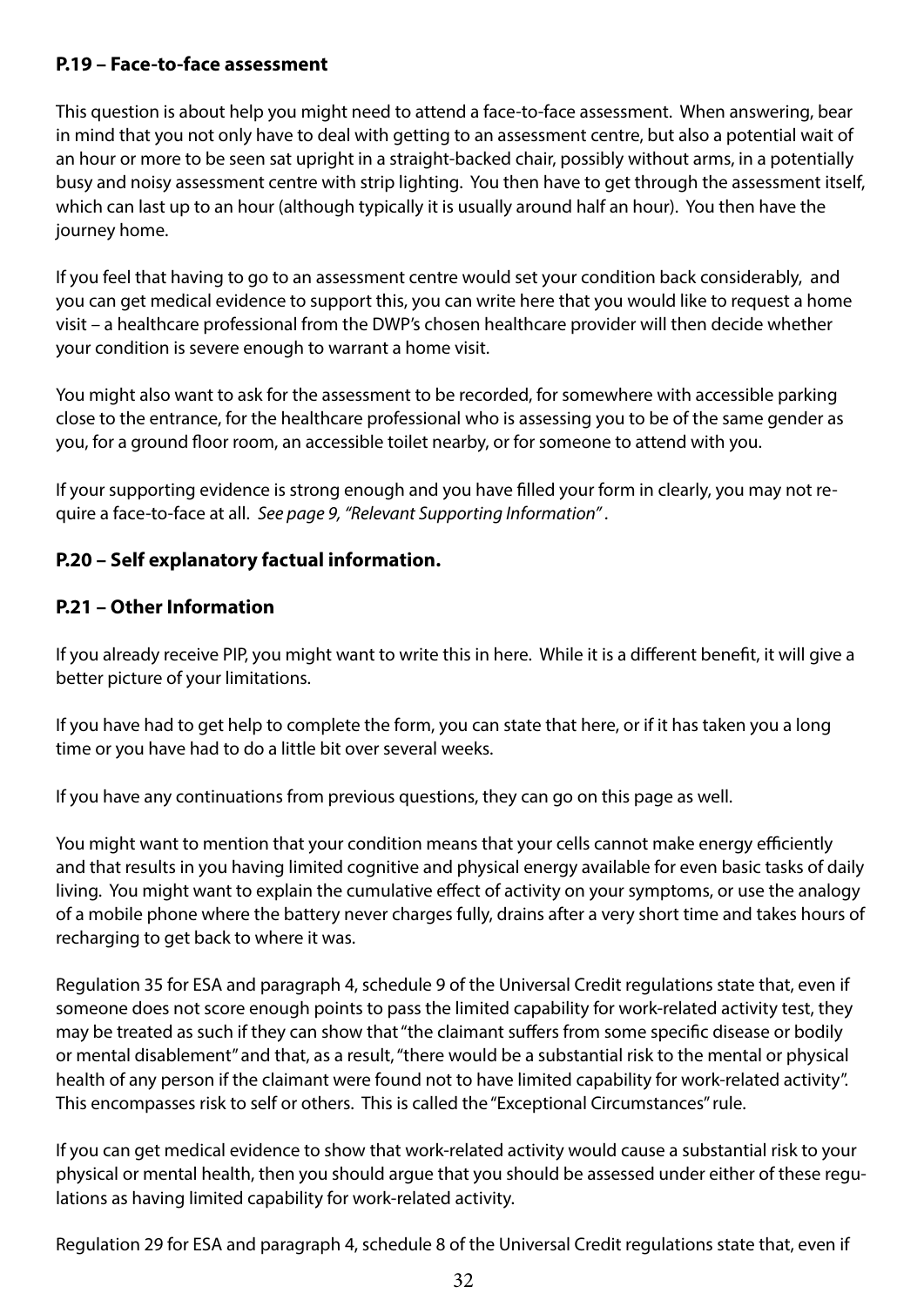someone does not score enough points to pass the limited capability for work test, that you may also be assessed as having limited capability for work under the "Exceptional Circumstances" rule.

 Again, be aware of the difference. "Limited capability for work" means you would still have to undertake "work-related activity" to move you closer to the labour market, whereas being assessed as having "limited capability for work-related activity" means you would not be required to undertake any workrelated activity. Any reasonable adjustments an employer could potentially make will be taken into account here when assessing under this rule.

# **P.22 – Declaration, date and details of the person who completed the form**

Please remember to sign and date your form. If someone else has completed the form, they will need to put their details here.

# Part 3 - The Face-to-Face Assessment

We wanted to conclude this guide with some brief advice about the face-to-face assessment.

# *Preparing for the assessment*

 $\blacksquare$  Try to take someone with you and for someone to support you to get there and back. You will be asked at the assessment how you got there and assumptions will be made if you got there yourself. Don't forget, you not only have to deal with getting to an assessment centre, but also a potential wait of an hour or more to be seen sat upright in a straight backed chair, possibly without arms, in a potentially busy and noisy assessment centre with strip lighting. You then have to get through the assessment itself, which can last up to an hour (although typically it is usually around half an hour). You then have the journey home.

 $\blacksquare$  Ask for your assessment to be recorded. This should be done on your claim form but again over the telephone as soon as you receive your appointment. Call the number on your appointment letter to check this is in place.

 $\blacksquare$  You can change your face-to-face assessment appointment once only. If your request for a home visit is denied, back it up with medical evidence and ask for your request to be looked at again. An experienced welfare rights adviser may be able to assist you in changing the decision.

# *At the assessment*

 $\blacksquare$  Be prepared to answer questions about your typical day. You need to describe in detail the difficulties you have from the moment your eyes open and the symptoms that cause those difficulties.

 $\blacksquare$  If you are asked about hobbies and interests, be sure to explain about how your symptoms create variability in your ability to do these things and about any assistance you need and any after-effects. For example, you may like playing the guitar but, if you state this, assumptions will be drawn that you can do this whenever you like, whilst the reality might be that you can only attempt this once a month.

 $\blacksquare$  You will be asked when the last time you worked was, why you stopped and what you did for a job.

 $\blacksquare$  You will be asked about whether you live on one or more floors, possibly where the toilet is and who lives with you. If you have difficulty going up and down stairs and have to limit your trips, mention that here.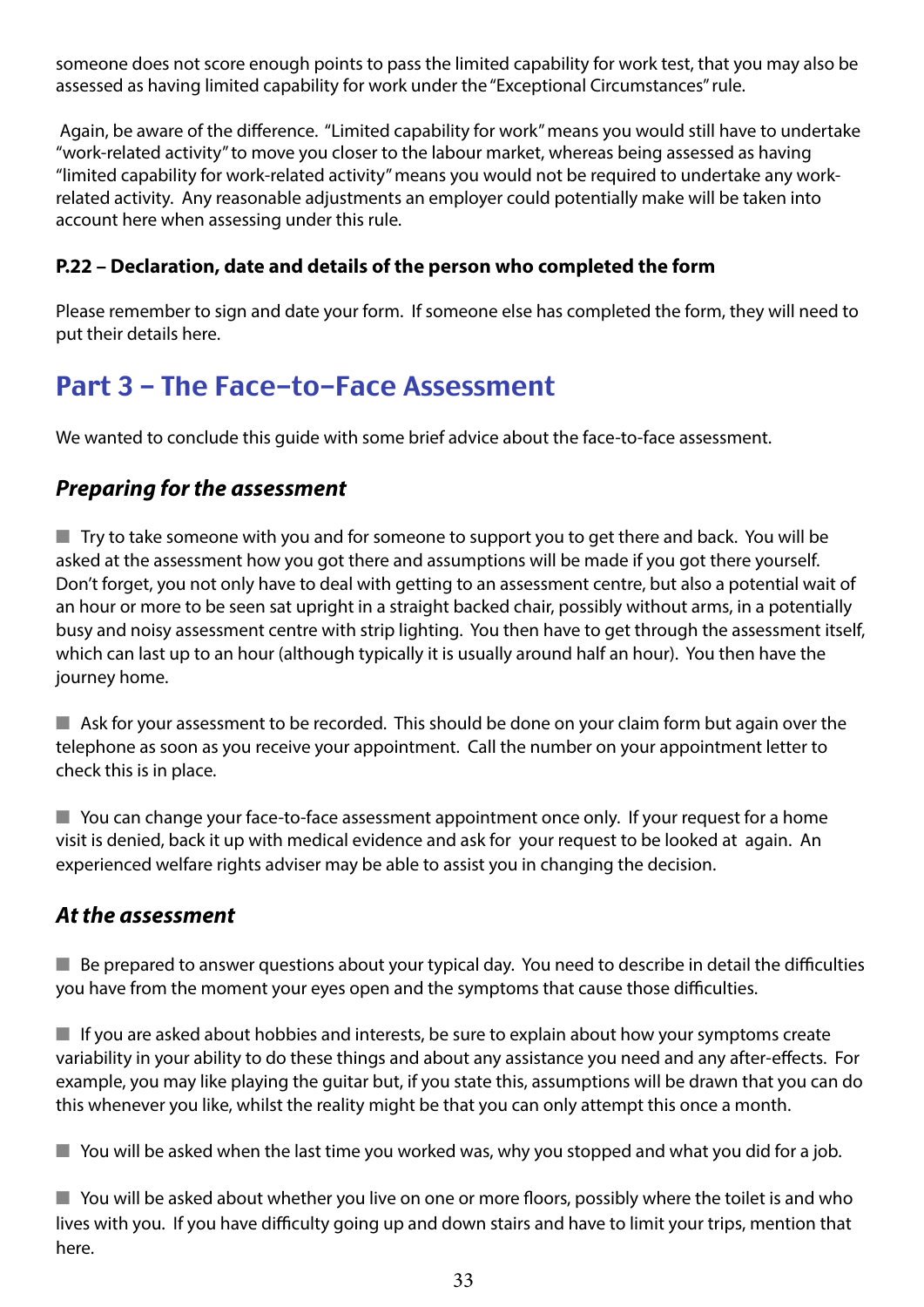$\blacksquare$  You will be asked if you have any pets. If you are unable to look after the pet or walk the pet, make it clear that someone else looks after it otherwise assumptions will be drawn.

 $\blacksquare$  As stated earlier in this guide, the most common way people with M.E. are scored as having limited capability for work-related activity is via the mobility descriptor. You will be asked detailed questions of where you walk to. You might be asked if you go to the supermarket, to assess if you can walk the distance of a supermarket. You might be asked how you get on at hospital appointments. You might be asked how long you can walk for without stopping, or how far.

 $\blacksquare$  The answers to these questions can often give misleading information so ensure you give full details about the distance you could walk reliably and repeatedly for over half the time, the length of time it takes you to walk a particular distance and how many stops you have to make if asked specifics about a particular walk, after-effects and how long it takes you to recover from them.

 $\blacksquare$  You will be asked about all of the descriptors unless the healthcare professional feels they have enough evidence to assess you as having limited capability for work-related activity from the mobility descriptor alone. As stated in section 2 of this guide, it's important to talk about your ability to carry out each descriptor in a work-related scenario, ie taking into account how well you can do something, how often you can do something, if you need any help to do it, if you can do it reliably, safely and sustainability, the after-effects and recovery time of attempting a descriptor.

 $\blacksquare$  Be aware that assumptions are often made from movements such as picking up a handbag, handling papers or even propping up your glasses so we cannot stress how important it is to get across fluctuation and sustainability, particular if you are asked to perform a set of movements during the assessment.

**n** You will be asked about each condition, medications and who you see for that condition. Observations will be made here regarding short-term memory and concentration. A prescription list can be useful to hand the healthcare professional. Assumptions may be drawn if you do not have much medication or medical input, so make it clear why that is the case. For example, there may be no specialist services in your area or you may have accessed your full quota of appointments already. Make this clear.

**n** Observations will also be made about eye contact, appearance, etc. Some people go into their assessment making an effort with their appearance that they wouldn't usually make or they might take extra pain medication or anxiety medication to get them through the assessment. It is important that the healthcare professional sees you as you would usually be, so these coping mechanisms can be counterproductive.

 $\blacksquare$  Another thing that people have a tendency to do is to put a positive spin on their condition. Again, this will do you no favours in an assessment. As distressing as it is, you need to explain your reality so that the healthcare professional gets as accurate a picture as possible.

 $\blacksquare$  Your healthcare professional will spend most of the assessment typing up answers into a computer programme, which is designed to enable them to score you points for each descriptor.

 $\blacksquare$  At the end of the assessment you may be asked to complete some movements. These are "voluntary". If you know a particular movement will cause an issue, you need to state that. Do not do anything that will worsen your condition or put you at risk. If you attempt a movement and it causes a symptom, explain that. You have an invisible impairment so the healthcare professional will be none the wiser unless you make it clear when something causes discomfort.